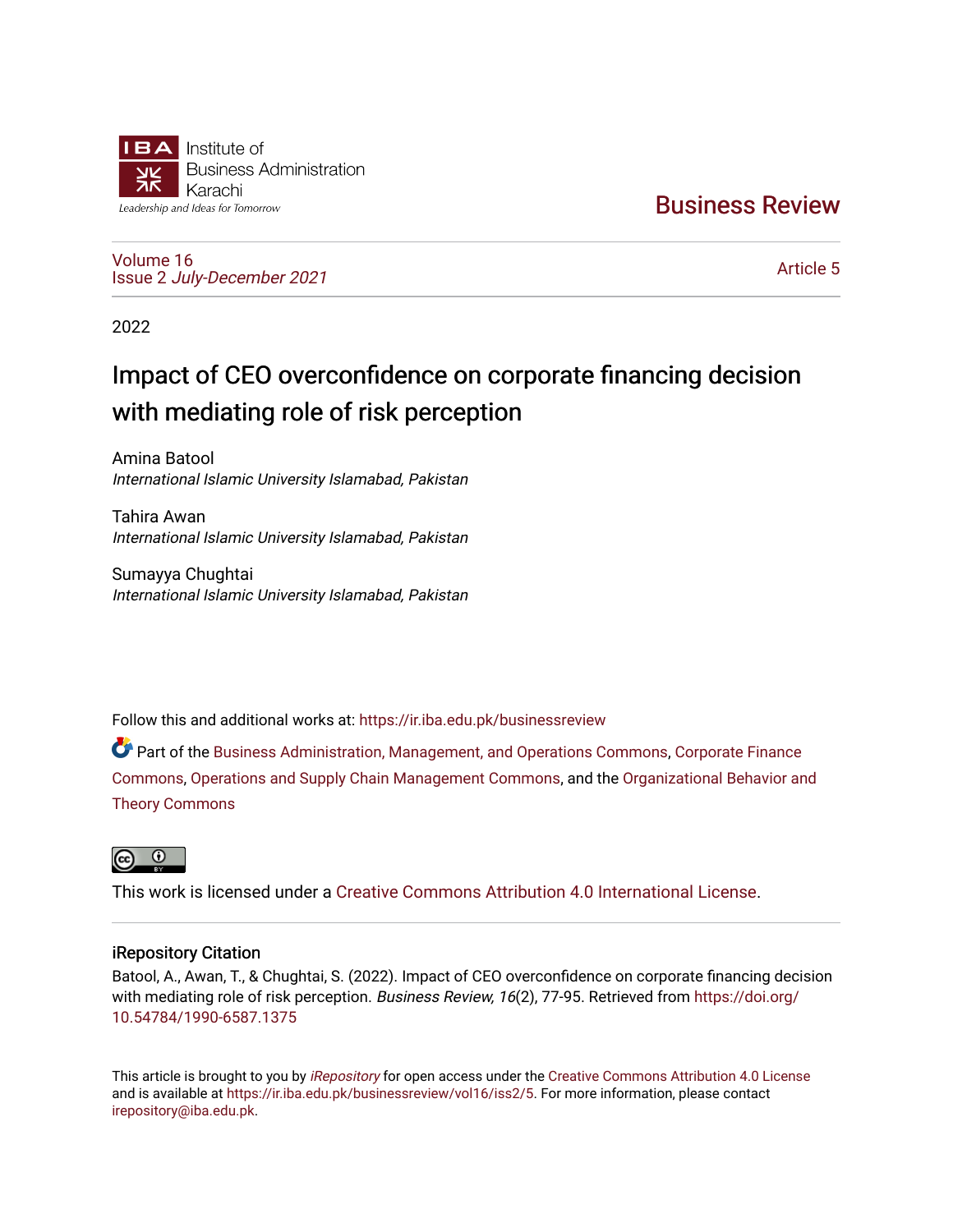Business Review: (2021) 16(2):77-95 Original Paper

# Impact of CEO Overconfidence on Corporate Financing Decision with Mediating Role of Risk Perception

Amina Batool · Tahira Awan · Sumayya Chughtai

Abstract The purpose of this paper is to investigate the impact of managerial (Chief Executive Officer) overconfidence on corporate financing decision with the mediating role of risk perception. This study indicates that psychological biases affect the risk perception and ultimately financing decision of top management of an organization. The research design is causal and primary data has been used to test the proposed relationship. Among all the companies listed in the Pakistan Stock Exchange, researchers have selected top executives of 200 companies as a sample. E-Questionnaire has been used to collect the required data through LinkedIn and other mailing sources. Researcher has done a linear regression to find the relationship between independent variable overconfidence and dependent variable that is leverage. Baron and Kennys four-step mediation has been used to test the mediation effect of risk perception. Results of this study conclude that there is a significant positive relationship between overconfidence of CEO and leverage while there is a significant negative relationship between CEO overconfidence and risk perception. However, there is an insignificant result for the mediating role of risk perception between CEO overconfidence and leverage. Extensive research work is available on basic topic of how dividend policy and capital structure affect corporate performance; however, we found insufficient literature on psychological forces (behavioural biases) for financial decision making. The gap is covered by this study through explaining the impact of behavioural biases on corporate financial decisions which further distresses corporate performance. The results are significant for company top management, regulators and policy makers. This study as an empirical evidence is also helpful for researchers, academicians, and practitioners to understand and implement the notions coined by behavioural finance, regarding the effects of

Amina Batool

International Islamic University, Islamabad E-mail: amnaabid5@gmail.com

Tahira Awan International Islamic University, Islamabad

Sumayya Chughtai International Islamic University, Islamabad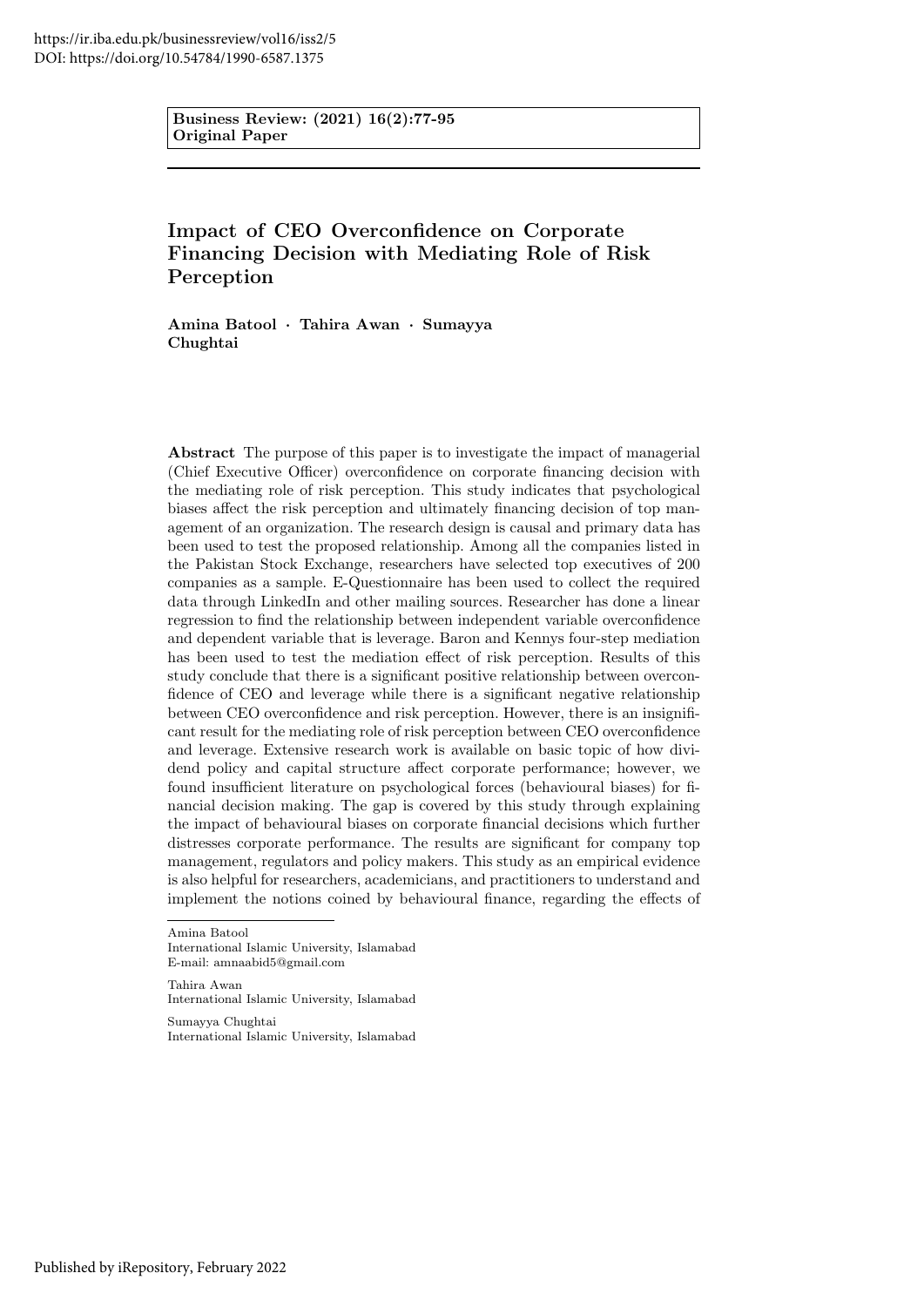behavioural biases on corporate financial decisions that ultimately affects the corporate performance. The results are in line with previous studies on emerging economies.

Keywords CEO overconfidence, risk perception, corporate financing decision, Leverage.

#### 1 Introduction

Capital structure decision is an important aspect of finance. In corporate finance, various theories such as Agency theory by [Jensen and Meckling](#page-14-0) [\(1976\)](#page-14-0), Trade-off Theory by [Miller](#page-15-0) [\(1977\)](#page-15-0) and Pecking Order Theory by [Myers and](#page-15-1) [Majluf](#page-15-1) [\(1984\)](#page-15-1) form the basis for corporate financing decisions. Not only conventional theories but behavioural theories are also driving the corporate financial decisions and little work has been done on these theories in Pakistan. It is argued that human behaviour at the top management level, i.e. CEO, influences capital structure, therefore, the dominant view is that the behavioural aspect is involved in corporate financing decision [\(Barros and Di Miceli da Silveira 2007\)](#page-13-0).

According to the psychological studies, people are not completely rational which means that the leaders of the companies may also behave irrationally [\(Ting et al 2016\)](#page-15-2). Psychology explains that human beings including experts are also prone to the biased behaviour. They show overconfidence in many aspects and studies revealed that as compared to ordinary people, managers are more likely to show overconfident behaviour. [Hilary and Hsu](#page-14-1) [\(2011\)](#page-14-1) claimed that overconfidence is a common type of cognitive bias and this is confirmed by the research work of [Brick et al](#page-13-1) [\(2006\)](#page-13-1) who state that overconfidence is a misinterpretation of the results and wrong beliefs. It is basically an underestimation about the variance of a project and further explains that in managerial overconfidence, CEOs overestimate their ability to choose the best probability regarding the success of projects and about all other corporate decisions. [Boubaker and](#page-13-2) [Mezhoud](#page-13-2) [\(2011\)](#page-13-2) said that the psychological behaviour and decision makings of human beings are not rational, but their preferences and beliefs always influence their decisions.

Upper echelon theory states that the managerial personal characteristics are best in assessing the productivity, planned choices and better outcomes for an organization [\(Hambrick and Mason 1984\)](#page-14-2). Considering behavioural factors, cognitive theory illustrates that cognitive learning of a person depends on three factors: behavioural, personal and environmental. These factors play a vital role while taking decisions. It involves heuristics and biases that will ultimately affect the individual behaviour which may lead towards irrational decisions [\(Baron](#page-13-3) [and Kenny 1986\)](#page-13-3). As per [Kahneman and Riepe](#page-14-3) [\(1998\)](#page-14-3) prospect theory, people usually evaluate gains and losses in two different manners and mostly take a decision on the basis of the perceived gains instead of perceived loss. This theory discusses the illogical behaviours and describes the way people choose between probabilistic alternatives that involve risk.

The risk is another important consideration in making financing decisions. Risk while taking a decision is not a single trait but is a behaviour that is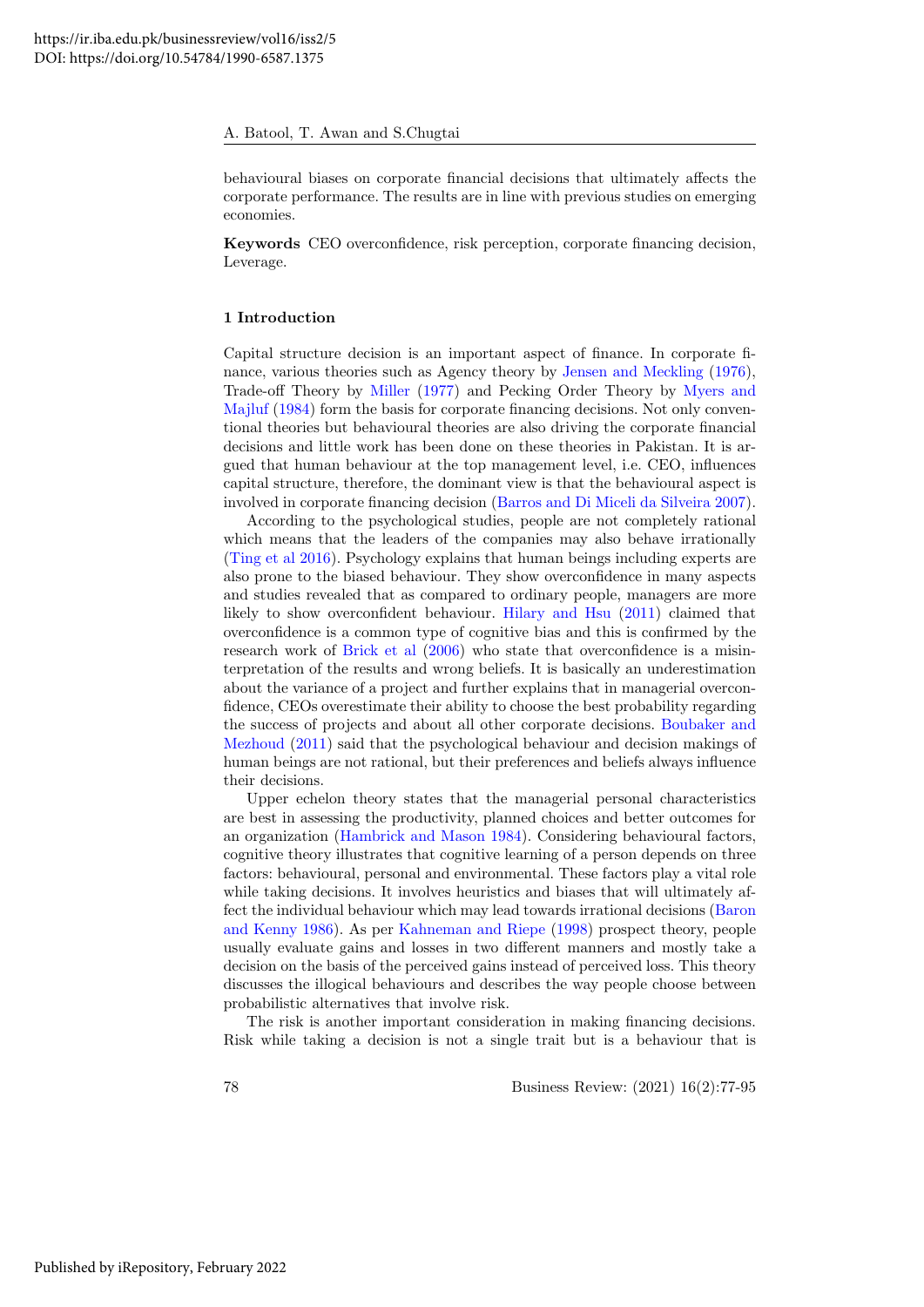#### Impact of CEO overconfidence on corporate financing decision...

influenced by many of the characteristics that involve not only the decision makers, but also the situations in which managers or any person take risks. It is the combined effect of decision maker and situation. Humans mostly rely on experiments, gut feelings, instincts and intuitions when they deal with risk, which always supports our survival in a dangerous situation. Due to various opportunities and exposure to business hazards, top management has to face risk, leading them to make a decision according to the level of risk they have to bear [\(Epstein 1994\)](#page-14-4). In different cultures, an individuals behavioural biases vary leading to different risk perceptions. In a real aspect, decision making related to risk is separated frequently from the assumption of finance about rationality. Behavioural biases are now becoming an essential part of decision making because decision makers act irrationally. Behavioural finance work on biased behaviours has been helping the managers and investors to select better options. While taking financing decisions, there is a higher probability of managers behaving irrationally because they are less able to evaluate a project risk and return unbiasedly. Risky choices of humans need to be considered because risk perception of CEO sometimes leads to loss or gain. So, this improvement has been done by illustrating new model in this research [\(Bernile et al 2017;](#page-13-4) [Chen et al 2011;](#page-13-5) [Ting et al 2016;](#page-15-2) [Tomak 2013\)](#page-15-3).

Financing decision and practices in an emerging economy are different from those in developed countries due to the economic condition prevailing in the emerging country. The demographic difference, the culture of management that compel them to take ineffective decisions, irrationality due to competition among firms, liquidity constraints and political biases are good examples that impact the financing decision of management [\(Bekaert and Harvey 2002\)](#page-13-6). In another research work, it has been demonstrated that managers in emerging economy like Sri Lanka are different. The transaction cost of debt issuance, interest rate, volatility of earnings, cash flows, and the low foreign interest rate is perceived to be significantly important by the majority of CFOs. These factors have a different impact in emerging economies as compared to developed economies [\(Koralalage 2016\)](#page-14-5). So the objective of this paper is to advance a behavioural perspective by studying the relationship between managerial overconfidence and corporate financing structure in Pakistan with the mediating role of risk perception.

This paper may make a good contribution towards human consultants for many reasons. The prior studies have concentrated on the long term financial decisions and corporate performance. However, the focus of this study is novel by exploring the impact of behavioural bias with mediating role of risk perception on corporate financial decisions. Firstly, this study empirically examines the impact of managerial overconfidence in corporate decision making for a developing country like Pakistan, as previous work has not been done here with mediating role of risk perception. Secondly, research work has used both public and private firms in Pakistan. As the study is focusing just on CEOs, sample is considered to be large as one CEO represents one company. Thirdly, the broader contribution of the paper is to show that CEOs personal bias i-e, overconfidence bias is playing a vital role in explaining the corporate nancing behaviour of rm they manage. This paper may direct the top management to take rational decision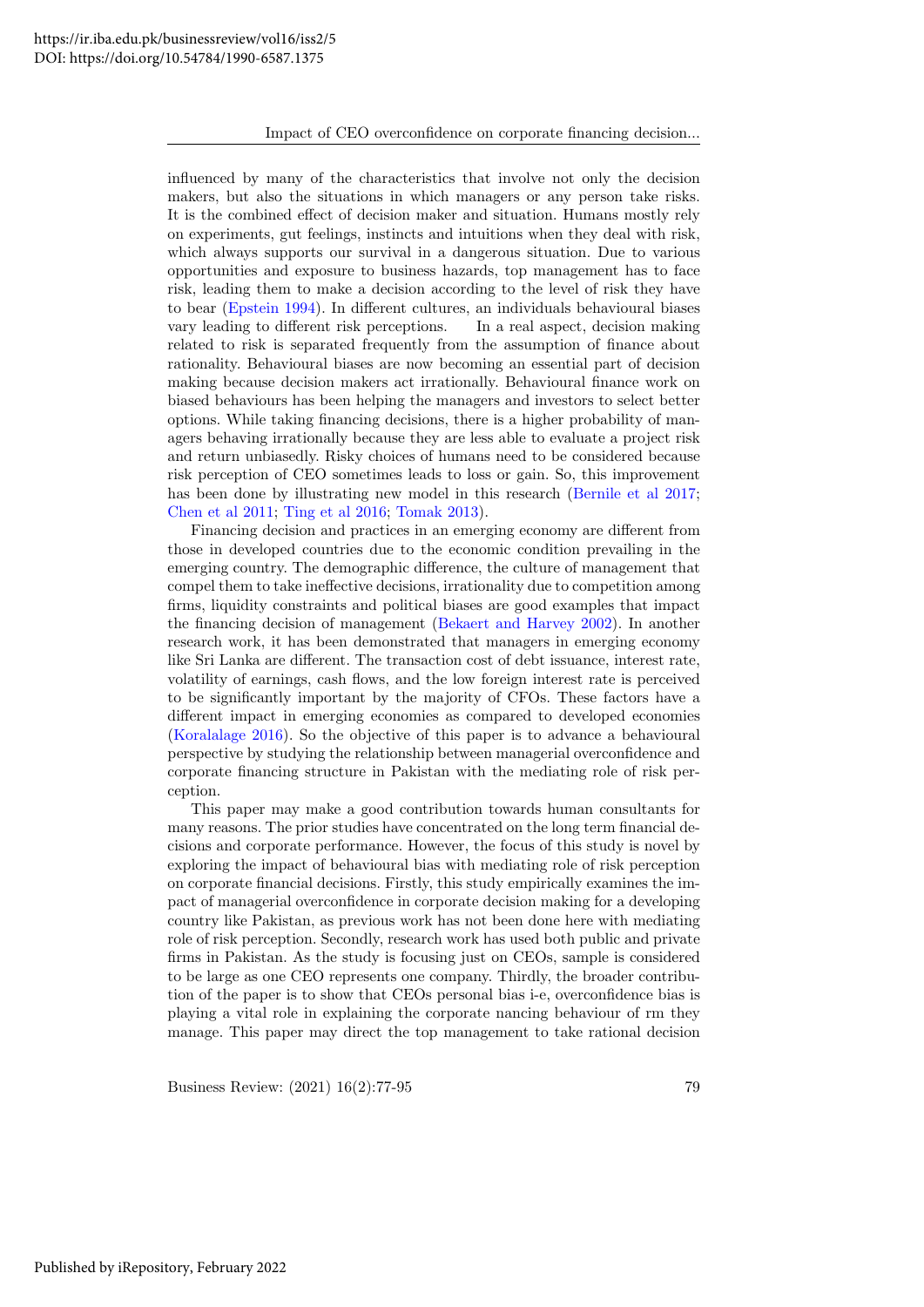while making financing decisions. To the best of our knowledge, the comprehensive empirical study based on primary data in the literature of behavioural corporate finance is on developing economies.

#### 2 Literature review

Study of human behaviour in the financial decision has received a lot of importance in the current era. Due to its significance, research on the behavioural aspect has been improved and considered as a basis for making corporate decisions. [Kahneman and Tversky](#page-14-6) [\(2013\)](#page-14-6) gave some recommendations about the behaviour of human beings. Their arguments are to keep track of instances of your overconfidence, to communicate realistic odds of success to your clients and to resist the natural urge to be optimistic. THey also stated stated that behavioural finance helps to understand the real reasons why leaders know more than the market, ensures the frame chosen has relevance for the client and assesses how risk-averse your client is. But psychologists believe that human beings dont act rational, which causes them to overestimate or underestimate financing decisions. Overestimation is human behavioural characteristic and is closely related to overconfidence [\(Wei et al 2011\)](#page-15-4).

As managers are corporate strategy makers, their overconfident behaviour significantly affects corporate financing decisions and also all the other aspects of the company [\(Liang and Mo 2016\)](#page-14-7).In psychology, overconfidence is divided into two main categories: miscalibration and positive illusion. [Ben-David et al](#page-13-7) [\(2013\)](#page-13-7) has defined these two divisions as Miscalibration is the systematic underestimation of the range of potential outcomes. Miscalibrated people are those who overestimate their ability to accurately know about something and underestimate their risk-taking behaviour. In psychology, positive illusions comprise of three behavioural biases– unrealistic optimism, better-than-average effect and illusion of control. Unrealistic optimism is a belief that future events occur in a better manner that how they are suggested. Better than average effect people evaluate themselves better than their peer. On the other hand, the illusion of control is the tendency of people to overestimate their ability to control a situation [\(Weinstein 1980\)](#page-15-5). According to [Kruger and Dunning](#page-14-8) [\(1999\)](#page-14-8), overoptimistic people underestimate the probability that the hazard will happen and affect them badly but they overestimate their belief that their future will be bright and outcomes will be better. Optimistic people normally give higher credit to good outcomes and lower to the bad results [\(Heaton 2005\)](#page-14-9).

[Ullah et al](#page-15-6) [\(2017\)](#page-15-6) argued that overconfident people misjudge their expertise and knowledge on the basis of limited aspects. They proposed the concept of overconfidence on the basis of the probabilistic mental model theory proposed by [Gigerenzer et al](#page-14-10) [\(1991\)](#page-14-10), which states that people take an overconfident decision on the basis of probabilities and difficulties may arise in such type of decision making. In this situation, people think that their expertise and knowledge are complete and their decision will reap success. They underestimate risk associated with the outcome. They found the positive significant effect of the biased behaviour of managers towards investment. Overconfident behaviour would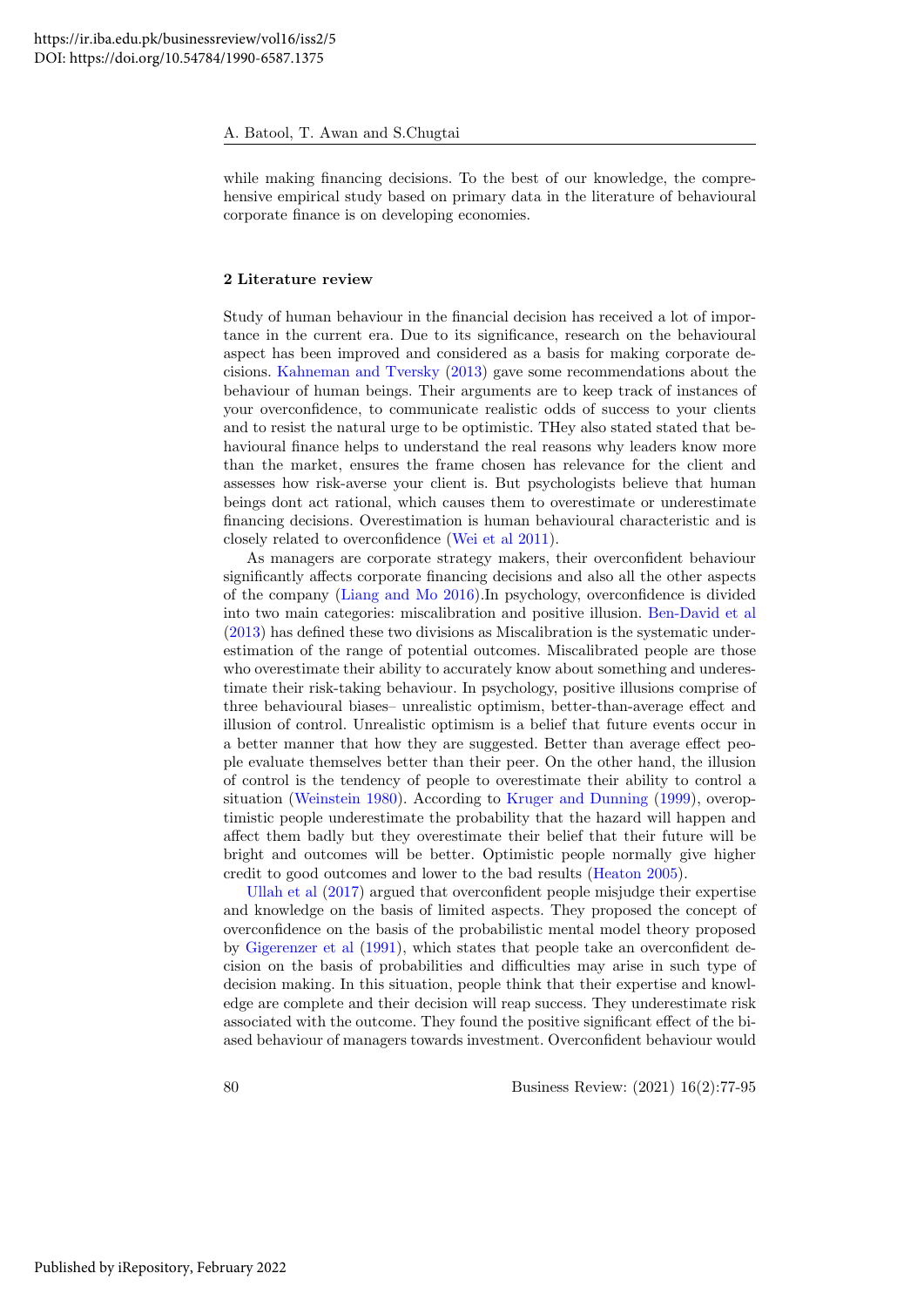lead to emotional behaviour that resulted in overconfident financing decisions. [Liang and Mo](#page-14-7) [\(2016\)](#page-14-7) research results revealed that the biased behaviour of managers has a positive impact on the R&D investment. If the investment was subject to financing constraints, then managerial overconfidence effect would be more prominent. Financing constraints have strengthened the relationship between managerial overconfidence and investment. Thats because the overconfident managers underestimated the risk associated with the financing through debt and overestimated the returns. Such misperception about the debt financing leads to higher debt level for firm.

[Heaton](#page-14-9) [\(2005\)](#page-14-9) argued that overconfident CEOs mostly overestimate their projects returns and if they have more internal funds– which are not controlled by capital market or by the rules of corporate governance– then they invest them in new project irrespective of how risky that project may be. If they have no internal funds sufficient for the investment, they issue new equity because overconfident perception leads them to believe that stocks are undervalued by the market. Another study revealed that managerial overconfidence has a positive impact on investment decision. Financial constraints help to enhance managerial biases that ultimately affected the decision making about choosing debt financing or equity financing. They overestimated their returns and underestimated risk [\(Fischhoff](#page-14-11) [\(1994\)](#page-14-11)). [Bukalska et al](#page-13-8) [\(2020\)](#page-13-8) found that managerial overconfidence increases investment cash flow sensitivity. However, at the same time, companies managed by overconfident managers present higher potential to obtain external funds as they present lower financial constraints. It seems that the financial standing of the companies managed by overconfident managers (lower financial constraints) justifies using debt financing, but overconfident managers intentionally refrain from doing so; instead, they attempt to depend upon internal funds (higher investment-cash flow sensitivity).

[Linghong et al](#page-14-12) [\(2011\)](#page-14-12) found that overconfident managers tend to overestimate the cashflows and they are more sensitive towards the cash flows from financing activities. Their research also revealed a significant positive association between overconfidence and level of investment. [Lin et al](#page-14-13) [\(2005\)](#page-14-13) investigated 500 CEOs and their results revealed that CEO overconfidence have increased the sensitivity of the cash flows of those corporations that invested in equity dependent companies. In common, CEOs overestimated the returns of a project, which caused them to face crisis and put a stop in investment[.Rzeszutek et al](#page-15-7) [\(2021\)](#page-15-7) concluded that overconfident manger has not only a destabilizing effect on the corporation but also on the economy. [Dinh Nguyen et al](#page-14-14) [\(2021\)](#page-14-14) study also recommends that enterprises with long-term strategies need to control overconfident CEOs decisions.

[Fairchild](#page-14-15) [\(2009\)](#page-14-15) agreed on the positive relationship between overconfidence and debt financing in running a business, Moreover, he also explained that overconfidence decreased the debt usage when a firm opted for a new project. Therefore, overconfident managers would go for the low level of debt for new project investments because they believed that a new project would increase firm value. Another study has been tested on the behavioural characteristics and financing decision. Researchers of this study revealed that there is a significant impact of managerial overconfidence and financing decision [\(Shahid et al](#page-15-8)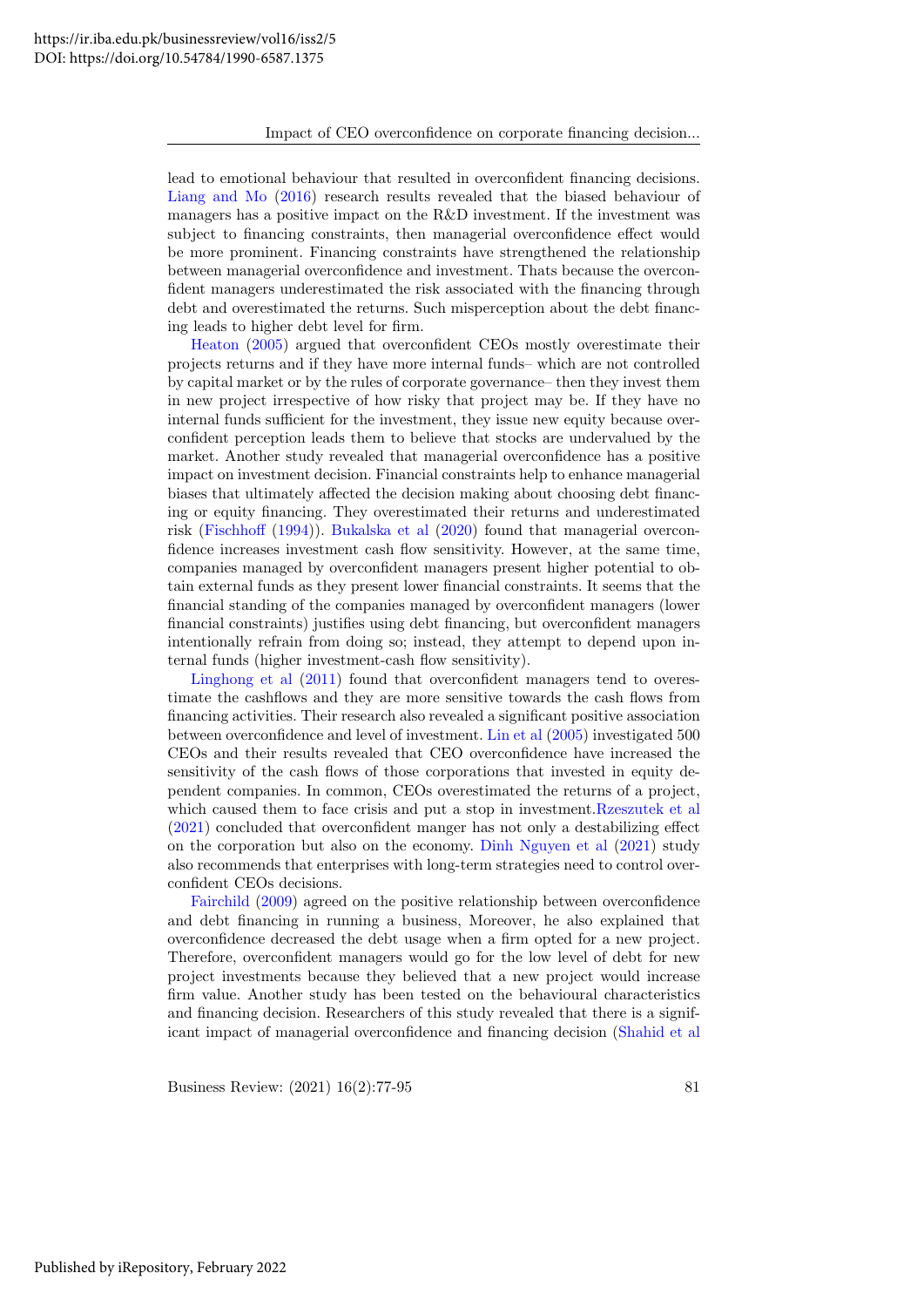[2021\)](#page-15-8). Various researches in the field of managerial biases have proved that the top management has a greater impact on the decision making of firms and their financial performances. Overconfident managers take decisions that are highly risky because they perceive risk low associated with financing [\(Crossland and](#page-14-16) [Hambrick 2011\)](#page-14-16). [Hackbarth](#page-14-17) [\(2008\)](#page-14-17) illustrated in his research work that overconfident managers often issue new debts to finance and choose a high level. He deduced that an optimistic society is also ready to go for high debt and more spendings. From these past results, it is shown that there is a significant effect of CEO overconfidence bias on corporate financing decision.

[Hambrick and Cannella Jr](#page-14-18) [\(2004\)](#page-14-18) have given implications about overconfident managers while taking decisions. They summarized in three points as follows; first, managers would like to invest more; second, when they invest more they issue more debts and thirdly, they face high default risk in return. They have concluded that the biased managers use high debt financing as compared to rational managers. [Adams et al](#page-13-9) [\(2005\)](#page-13-9) have taken interviews from CFOs, their results revealed that overconfident chief financial officers invest more that ultimately resulted in the use of long-term debt.

#### 2.1 CEO overconfidence, risk perception and Capital financing decision

Risk perception of decision makers affects the quality of the decision. [Sitkin](#page-15-9) [and Pablo](#page-15-9) [\(1992\)](#page-15-9) have defined risk perception as the investor's judgment of the risk involved in a situation. Previous studies have illustrated that the level of risk involved in a situation affects the investors perception and ultimately his decisions. Perception involves a persons mind and how it interprets the outside environment when a stimulus has been captured from the outside world [\(Fis](#page-14-11)[chhoff 1994\)](#page-14-11). It is a source of communication which makes an investor avoid or take risks on the basis of his understanding of psychological factors (Rana et al., 2011). The different level of risk perception leads the investor to think differently. In the past, many researches have been carried out, which stated that decision making of investors is affected by the person's attitude toward the risk that how an investor perceive risk [\(Chen et al 2011\)](#page-13-5).

According to [Barrett et al](#page-13-10) [\(2013\)](#page-13-10) the degree of risk which is linked to a specific behaviour depends on the results of the harmful effects . Perceived risk comprises of the evaluation of the probability and the consequences of a harmful happening. According to him, there are three types of perceived risk. One is the perceived likelihood, which looks into the probability of getting harmed in case of a hazard. Second is the perceived severity which looks at the extent to which harm happened and the last one is the perceived susceptibility, which looks into the individual susceptibility towards a hazard. This behaviour continues from the evolution and in this day, managers face decision-making arenas due to different opportunities and experiences in the emerging business world. They take a decision on the basis of risk analysis; analysing risk mean to identify whether the risk associated with new opportunity is of low level or high [\(Riaz](#page-15-10) [and Hunjra 2015;](#page-15-10) [Epstein 1994\)](#page-14-4).

The standard financial theory assumed that investors behave rationally and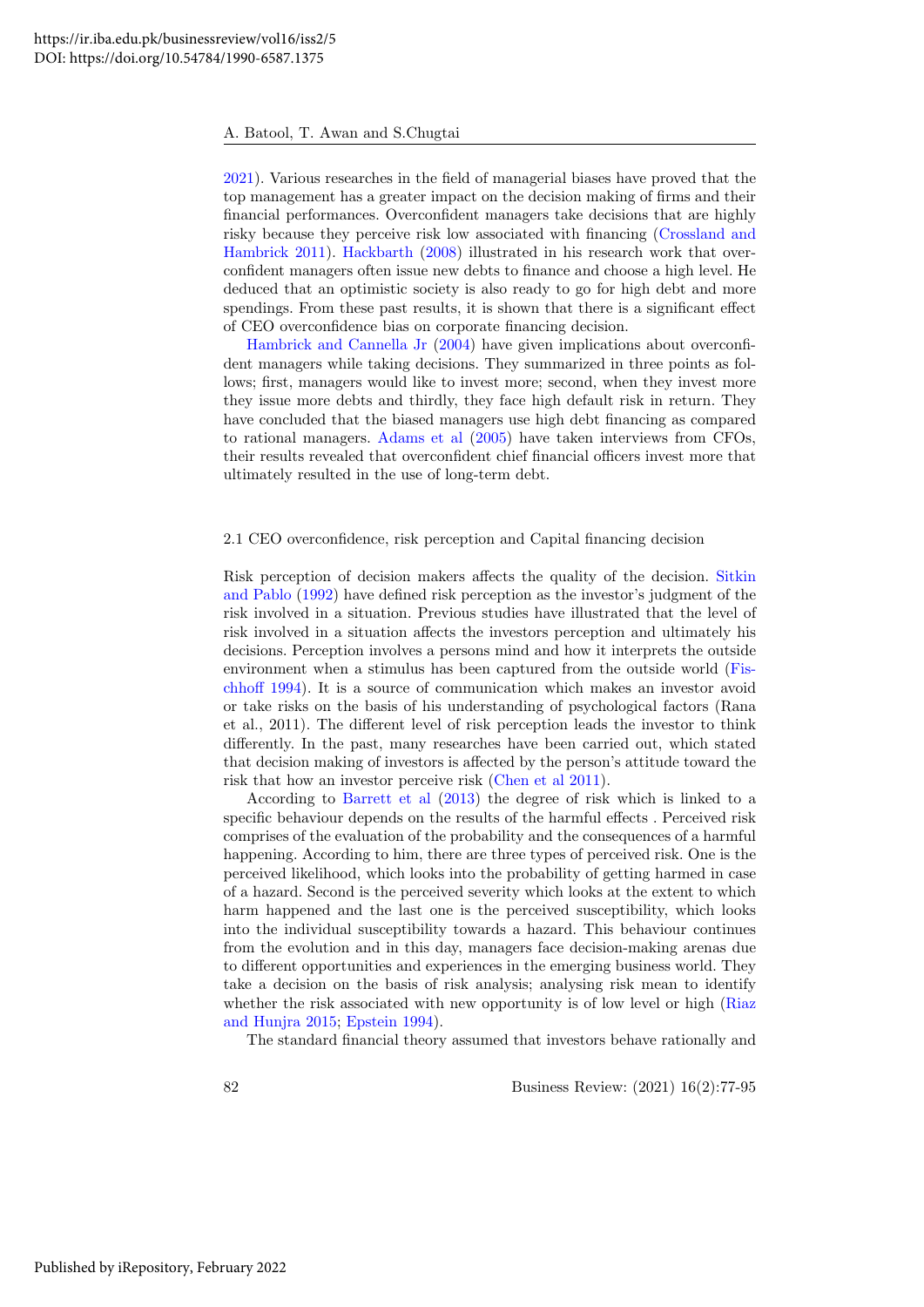perceive that they have unchanged risk preference while taking investment decisions. But with more research in this field, it has been realized that individual behaviour in real life doesnt depend on the assumption that they act rationally. Their behaviour is affected by the cognitive biases and external behaviour that results in different conditions of risk preferences [\(Wen et al 2014\)](#page-15-11). Past research on risky decision-making has focused on individual risk-taking behaviour in an organizational context especially in managerial decision making [\(Hamid et al](#page-14-19) [2013\)](#page-14-19). In prior researches, the impact of managerial overconfidence on risktaking and firm performance has been examined in the non-financial sector. Results revealed that there is a positive relationship between CEO overconfidence and risk-taking and explained that companies must focus on the overconfidence of their managers so that they could balance the risk-taking behavior of managers[\(Campbell et al 2011;](#page-13-11) [Hirshleifer et al 2012\)](#page-14-20).

[Han et al](#page-14-21) [\(2015\)](#page-14-21) found that CEO overconfidence has a negative effect on insurer risk-taking. This is also revealed by their research work, which states that according to the change in regulatory and economic environment, CEOs change their risk-taking behaviour. CEO overconfidence was positively related to firm performance, which means that overconfident managers lead to the high stock returns, greater profitability and lower risk to the shareholders. [Ullah](#page-15-6) [et al](#page-15-6) [\(2017\)](#page-15-6) argued that managers make long-term decisions. Some managers take rational decisions and most of them take an irrational decision by being overconfident. Their results revealed that both managers probability of success is quite different. [Papadakis et al](#page-15-12) [\(1998\)](#page-15-12) said that for long-term decision making, top management must have to consider the internal and external environment of the organization.

According to [Butt et al](#page-13-12) [\(2015\)](#page-13-12), the biased managers underestimate the uncertainties in an environment which will lower the risk preference. They think that there is a little risk associated with the project and go for the new venture. Their research shows that this is because of the cognitive biases that compel individuals to act differently in the same risk-taking situation.When they are dealing with borrowing and investment decisions, they are more concerned about their reputation–compelling managers to go for conservative decision-making strategy. If the managers are more confident, then they will go for the high level of idiosyncratic risk [\(Kraus and Litzenberger 1973\)](#page-14-22). [Jensen and Meckling](#page-14-0) [\(1976\)](#page-14-0) stated that CEO foreseeing characteristics were the most important factor for strategy makings. Managers of levered firms usually select those investments that are highly risky.

Leverage constraints lead to the selection of risky assets in their portfolio and show that the use of high leverage results in the poor performance of the firm. It means risk and leverage has a direct relationship [\(Pedersen and Lasse](#page-15-13) [2011\)](#page-15-13). Psychological findings clearly show that overconfidence biases resulted in underestimating risk and focus on their own abilities. They are more confident about their decision making on the basis of their perceptions and precision of their knowledge. In such a situation, people mostly go for high risk and act against the standard decision-making theory. In such situations, managers will be open to high risk and high probability of loss. Overconfident managers overestimate their knowledge and underestimate the financial distress cost [\(Tomak](#page-15-3)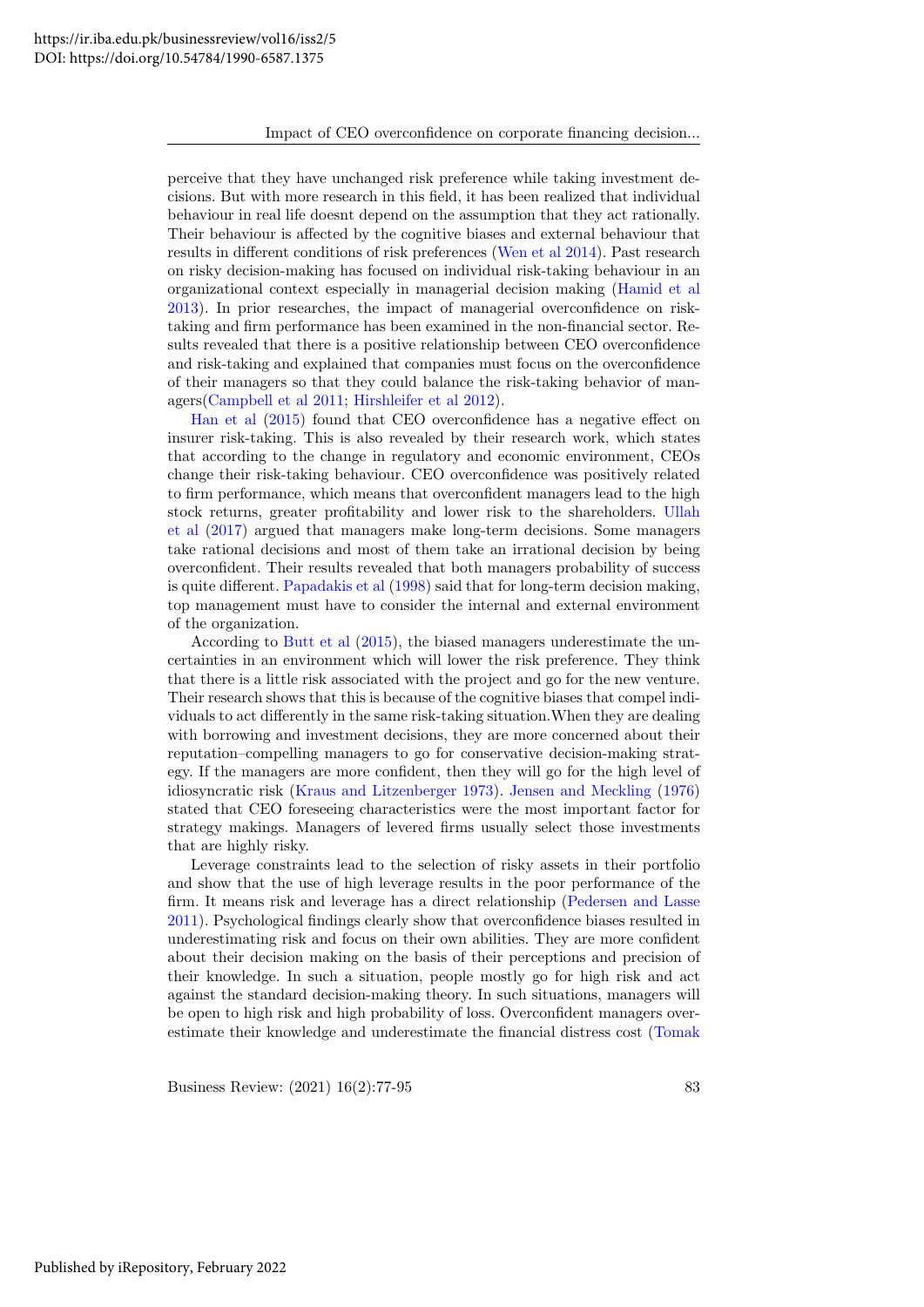[2013\)](#page-15-3). A recent paper of [Bernile et al](#page-13-4) [\(2017\)](#page-13-4) also revealed that risk play vital role in decision making and they tested the impact of CEO attitude towards risk and on the policies they influence while taking a decision. The result of their study revealed that CEOs who experienced extreme fatal disasters always take a low risk approach and are more conscious.

Based upon the above studies, it has been observed that there is lack of exploration in case of emerging economies like Pakistan. These economies have different economic conditions due to difference in demographics, organizational culture, industry level competition and regulatory framework as compared to developed countries. Market dynamics of these countries like interest rate, flotation costs of debt, cash flows, governance mechanism and volatility of income is different. Therefore, there is a need to study the behaviour of managers and see if their personal biases have any impact on firm level decisions or not.



Fig. 1: Theoretical Framework

#### 2.1.1 Research Hypotheses:

On the basis of above discussion current study has proposed the following hypotheses.

H1. CEO overconfidence has a significant positive impact on Leverage.

H2: There is a significant negative relationship between overconfidence of CEO and CEO risk perception.

H3: There is a significant negative relationship between risk perception and Leverage.

H4: CEO risk perception negatively mediates the relationship between overconfidence and Leverage.

#### 3 Methodology

This research work is causal and primary data has been used to test the results of this study. Among all the private limited and public limited non-financial companies in Pakistan, the researcher has chosen 200 companies as a sample. 35% of the data has been collected from public listed companies and the remaining 65% has been collected from manufacturing companies that are privately limited. Data has been collected through convenient sampling technique because it is quite difficult to collect the data from executives. E-Questionnaire has been distributed to collect the required data and LinkedIn and other mailing sources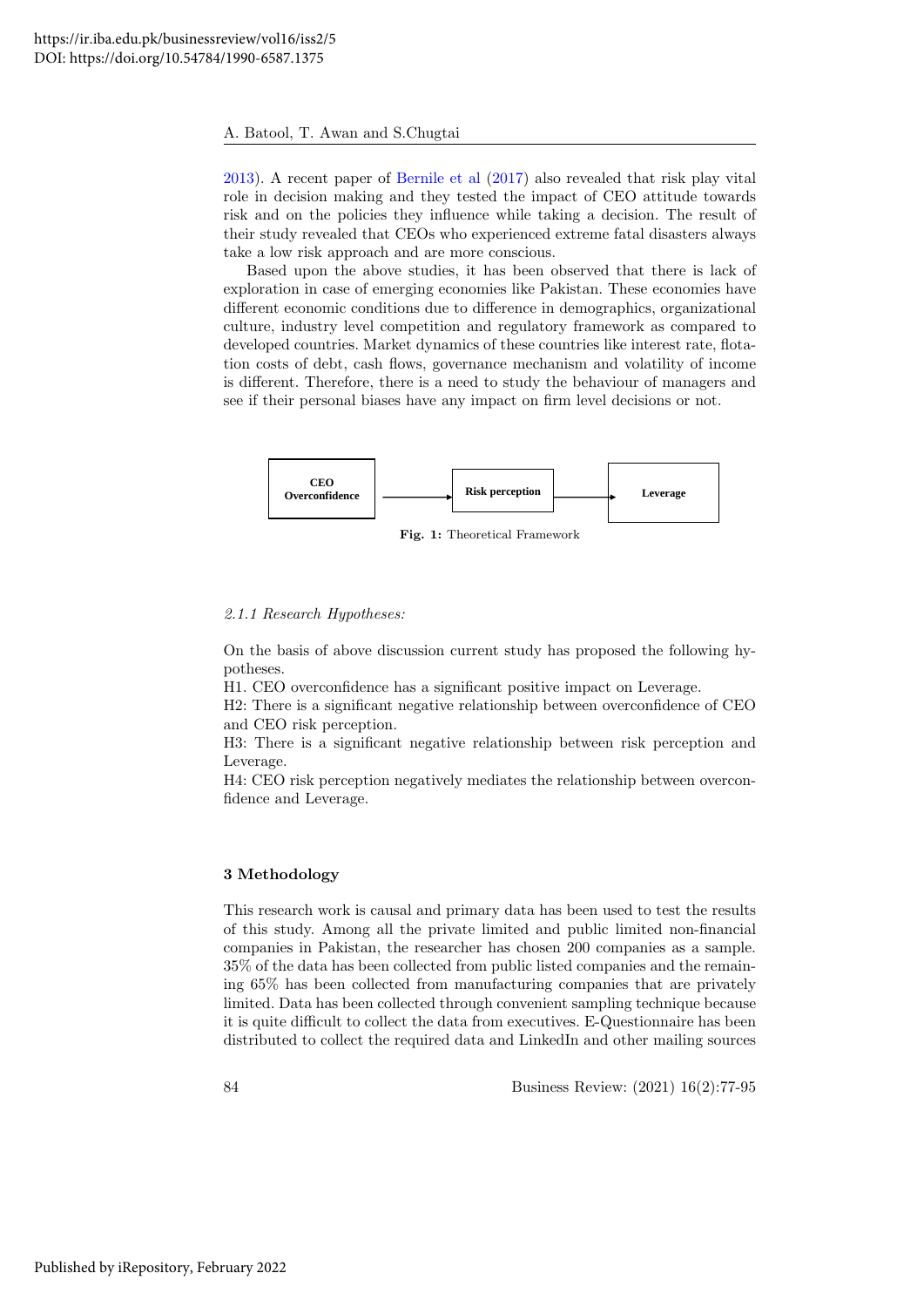have been used to collect information from the executives. The questionnaire used in this study consists of closed-ended questions. Closed-ended questions are easier to analyse once the data is collected compared to data gathered from open-ended questions. Closed-ended data can be easily coded and the respondent does not have as much freedom while answering a specific question.

[Rajan and Zingales](#page-15-14) [\(1995\)](#page-15-14) present and analysed in their study five different types of leverage measure and this article used one of the classical measure of leverage as debt to total assets in this study. The dependent variable measure is a total debt to total asset ratio and has been measured by adapting [Persson and](#page-15-15) Dahlström  $(2010)$  scale. To find the level of overconfidence of CEO while taking financing decisions, [Wood and Zaichkowsky](#page-15-16) [\(2004\)](#page-15-16) and [Allgood and Walstad](#page-13-13) [\(2016\)](#page-13-13) scale has been used which is a 5-point Likert scale with nine items. To measure risk perception, [Kramer](#page-14-23) [\(2016\)](#page-14-23) scale has been used comprising of six items. To test the control variables, demographics of CEO i.e. education, gender, and age are used.

$$
LEVE_i = \alpha_0 + \alpha_1 OVCOND_i + e_i \tag{1}
$$

$$
LEVE_i = \alpha_0 + \alpha_1 OVCOND_i + \alpha_2 RP_i + e_i \tag{2}
$$

Here:

 $LEVE_i$ =leverage of the firm i;  $OVCONF<sub>i</sub>=$  overconfidence of CEO of the firm i;  $RP_i$  = overconfidence of CEO of the firm i;  $e_i$ =error term

Here the mediation is done by using the Baron and Kenny four-step approach. In order to examine the mediating role of risk perception on the relationship of overconfidence measure and leverage, the researcher has added  $RP_i$  in Model 2 that is.

#### 4 Results and discussion

Table 1 reports the descriptive statistics and correlation among the variables. Of the 280 distributed e-questionnaires researchers has received back only 200. So our response rate from CEOs is 71.4%. In this research, the contribution of male CEOs is 100% and none of the women has participated, which can be seen in the frequency table. One of the reasons behind this is that in Pakistani culture, males dominate in work environment, resulting in a smaller proportion of women CEOs. This sample comprises of 4.5% of the people within the age group of 21-30, 49.5% of people lie within the age group of 31-40 and 46% having age group of 40 & above. Education of 23% of CEOs has graduation and 77% post graduated. 64% have a management degree and 36% dont have any management degree. To control the variables used as demographics, researchers have done one-way ANOVA and found that the results of all the demographic variables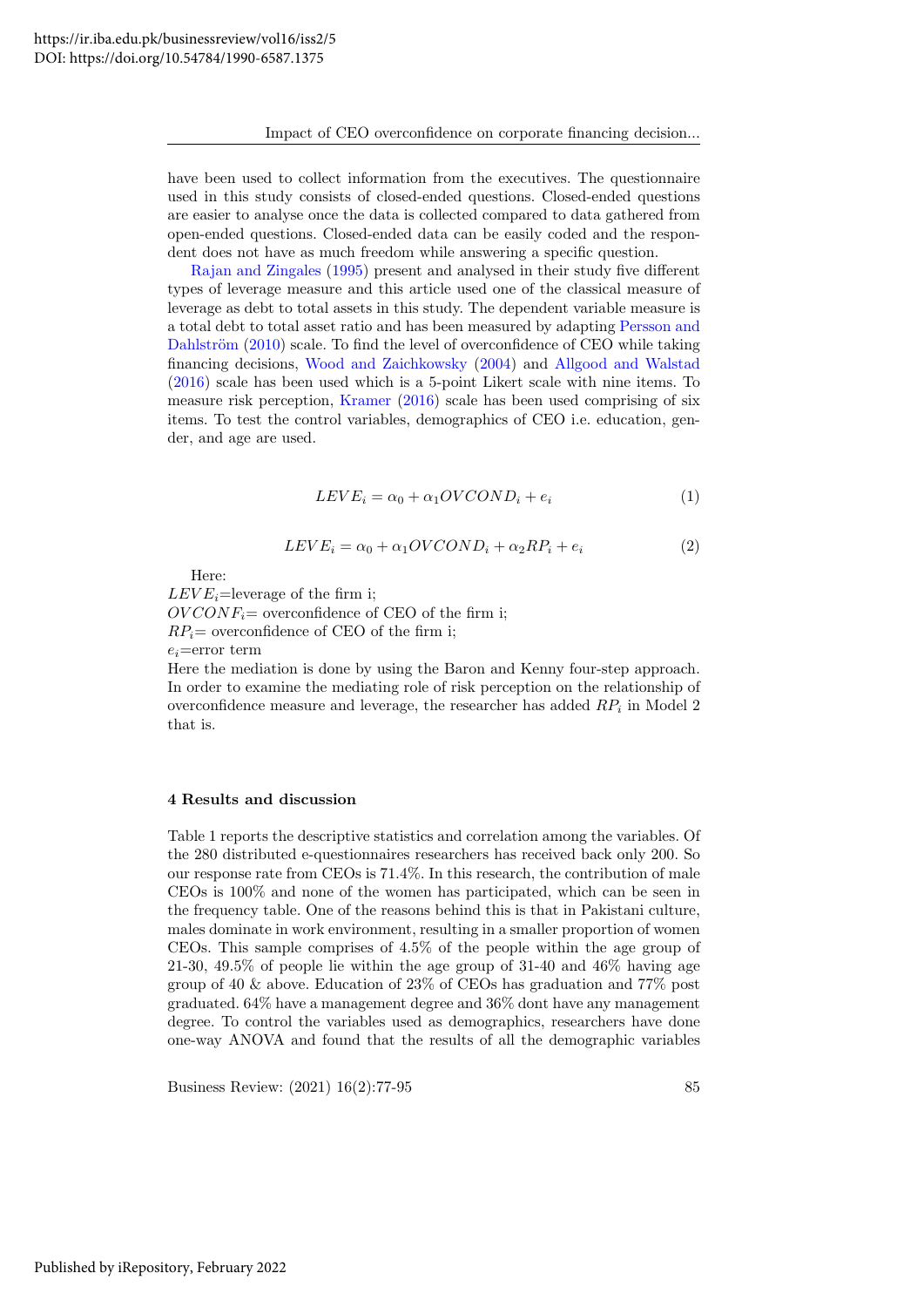are insignificant. Therefore, in this research, there is no need to control the demographic variables. The mean value of leverage 1.8 shows that on average, most of the companies perceive to use less amount of debt. Overconfidence of CEO and risk perception lie on the higher side on average.

| <b>rapic 1.</b> Dummary Descriptive Diamones and Correlation |          |        |                |          |         |                |  |  |
|--------------------------------------------------------------|----------|--------|----------------|----------|---------|----------------|--|--|
|                                                              | Percent  | Mean   | S.D            | 5        | 6       | $\overline{7}$ |  |  |
| Gender                                                       |          | 1      | $\overline{0}$ |          |         |                |  |  |
| Male                                                         | $100\%$  |        |                |          |         |                |  |  |
| Female                                                       | $0\%$    |        |                |          |         |                |  |  |
| Age                                                          |          | 3.415  | 0.5783         |          |         |                |  |  |
| 21-30                                                        | $4.50\%$ |        |                |          |         |                |  |  |
| $31 - 40$                                                    | 49.50%   |        |                |          |         |                |  |  |
| $40 \&$ above                                                | 46.00%   |        |                |          |         |                |  |  |
| Education                                                    |          | 1.77   | 0.4218         |          |         |                |  |  |
| Graduate                                                     | 23\%     |        |                |          |         |                |  |  |
| Post Graduate                                                | 77\%     |        |                |          |         |                |  |  |
| Management de-                                               |          | 1.42   | 0.8931         |          |         |                |  |  |
| gree                                                         |          |        |                |          |         |                |  |  |
| Yes                                                          | 64%      |        |                |          |         |                |  |  |
| No                                                           | 36\%     |        |                |          |         |                |  |  |
| Overconfidence                                               |          | 4.1287 | 0.557          | $-0.76$  |         |                |  |  |
| <b>Risk Preference</b>                                       |          | 4.0975 | 0.7459         | $.012*$  | $-0.64$ |                |  |  |
| Leverage                                                     |          | 1.835  | 0.6222         | $.000**$ | 0.32    | $-0.86$        |  |  |

Table 1: Summary Descriptive Statistics and Correlation

\*. Correlation is significant at the 0.05 level (2-tailed)

\*\*. Correlation is significant at the 0.01 level (2-tailed)

Table 1 also reports the correlation among the key variables that are dependent, independent and mediator of this research model. That is a significant correlation between risk perception and overconfidence at a 5% significance level. Leverage and overconfidence have a significant relationship with each other on a 1% significance level. Correlation between leverage and risk preference is insignificant. In the above table, diagonally mentioned results in brackets are reliability analysis of the factors of each variable. Cronbachs alpha measures the reliability that questions of the scale used are using to measure the underline variable qualities. It measures the consistency of the tested items. According to [Sekaran and Bougie](#page-15-17) [\(2016\)](#page-15-17) the value of alpha must be greater than .65 and in other references such as [Nunnally](#page-15-18) [\(1994\)](#page-15-18), it must be greater than .70. In this research, all the variables items have the reliability of more than .65.

The ANOVA results show an insignificant result, which means that demographic variables have no impact on the relationship between the independent and dependent variable. Therefore, we can say that demographics in this research are not controlled.

A linear regression has been done to find the relationship between independent variable, overconfidence, and dependent variable, leverage. Regression analysis for Hypothesis1 shows that overconfidence has a significant positive impact on leverage. The results are consistent with the past research work. Equity financing is perceived as excessively costly as compared to internal finance by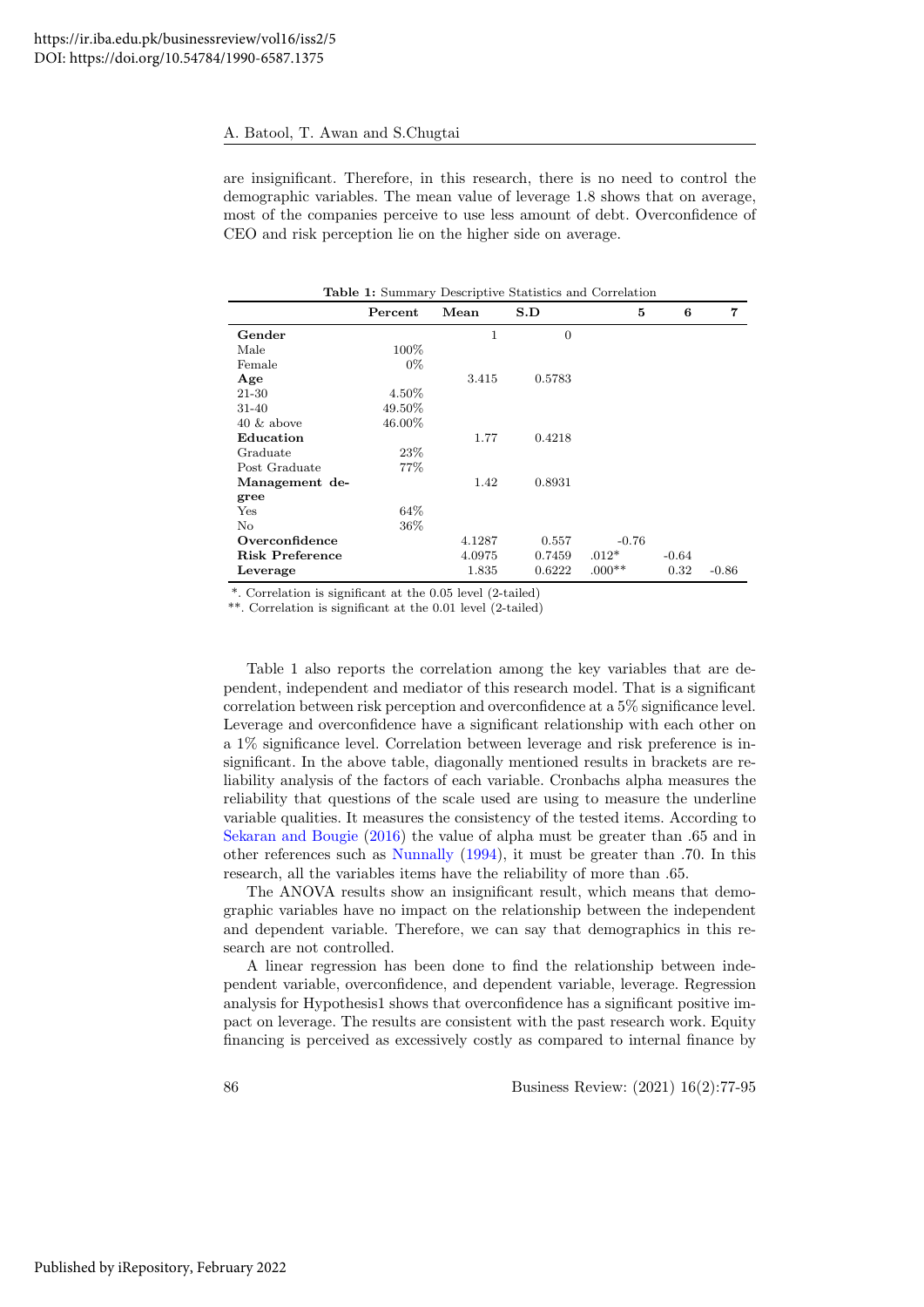|                 |          | R.2   | R.2   | Sig. |
|-----------------|----------|-------|-------|------|
| Overconfidence  |          |       |       |      |
| (Constant)      | -1.333   |       |       |      |
| Overconfidence  | 0.767    | 0.687 | 0.472 |      |
| Overconfidence  |          |       |       |      |
| & Risk prefer-  |          |       |       |      |
| ence (mediator) |          |       |       |      |
| (Constant)      | $-1.555$ |       |       |      |
| Risk preference | $-0.044$ | 0.474 | 0.469 |      |
| Risk preference |          |       |       |      |
| $&$ Leverage    |          |       |       |      |
| (Constant)      | 2.077    |       |       |      |
| Risk preference | $-0.059$ | 0.005 | O     | 0.32 |

|  | Impact of CEO overconfidence on corporate financing decision |  |  |
|--|--------------------------------------------------------------|--|--|
|  |                                                              |  |  |
|  |                                                              |  |  |

Dependent Variable: Leverage

Predictor 1: constant, Overconfidence (independent variable)

Predictor 2: constant, Overconfidence (independent variable), risk preference (mediator)

Predictor 3: constant, Risk preference (mediator), Leverage

overconfident CEOs in prior researches. Past research studies have also found strong evidence through collected data that CEOs prefer to invest or finance through debt and are less likely to issue equity. These results are consistent with the results of [Wang et al](#page-15-19) [\(2013\)](#page-15-19); [Abor](#page-13-14) [\(2007\)](#page-13-14); [Hambrick and Cannella Jr](#page-14-18) [\(2004\)](#page-14-18). As upper echelon theory suggests that the CEOs behavioural characteristics are best in assessing their decision such as financing decisions.

According to the work of [Eldomiaty](#page-14-24) [\(2007\)](#page-14-24) developing countries have different issues as compared to developed countries due to which their results vary accordingly. As in Pakistan, there is a high risk associated with investment due to political instability, frequent foreign currency fluctuation, growing stage capital market and quite high business risk. Investment rate in Pakistan is also low due to some of the other factors described by [Hussain](#page-14-25) [\(2006\)](#page-14-25)). These are infrastructure, law and order, lack of skilled worker and bureaucratic issues. Due to these issues, overconfident managers go for debt financing and ignore the equity financing. This research has been done on Pakistani companies and due to the weak economic condition and unstable macroeconomic factors, the decision making of a corporation is affecting while choosing the capital structure.

In the next step, the mediation effect of the model has been checked. This mediation effect is analysed through the Baron and Kenny approach of four-step mediation. The researcher has not moved to the fourth step of meditation suggested by Baron and Kenny because if any of the above-mentioned single steps will be insignificant, the combined effect of mediation will not be checked. Table 2 shows that there is a significant negative relationship between CEO overconfidence and risk perception, which is also the second hypothesis of this research. These results are consistent with the results of [Butt et al](#page-13-12) [\(2015\)](#page-13-12). According to them, the biased managers underestimate the uncertainties in an environment which lowers the risk perception. They think that there is a little risk associated with the project and go for the new venture. [Han et al](#page-14-21) [\(2015\)](#page-14-21) research work also revealed that according to the change in regulatory and economic environment,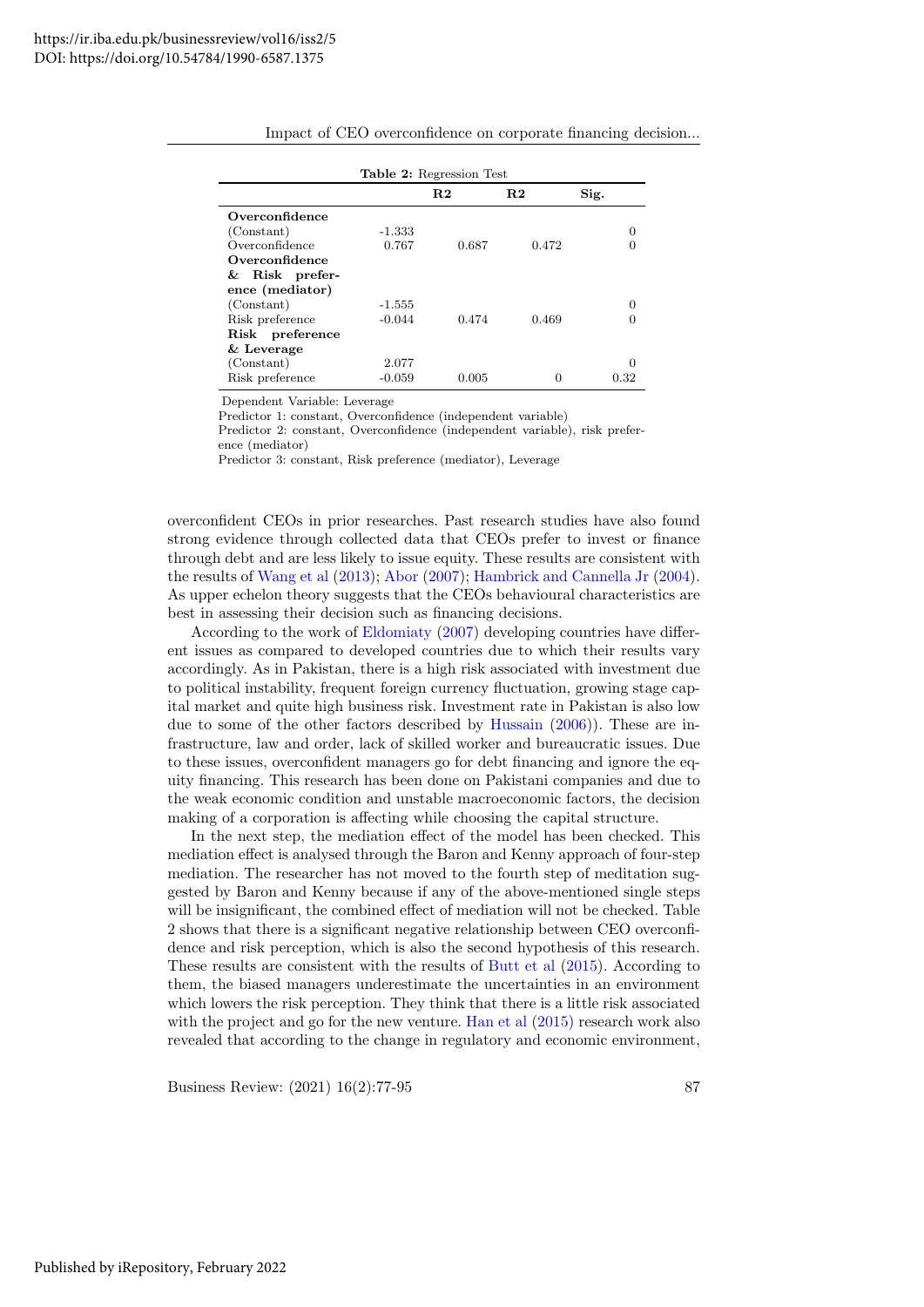CEOs change their risk-taking behaviour.

According to one of the analysts, [Nabi](#page-15-20) [\(2016\)](#page-15-20), Pakistan is heading toward serious debt problem and debt is becoming a threatening situation for the economy and also for the organizations here. He argued that besides he serious condition of debt inside the country, top managers have ignored all this and have preferred to go for debt financing in their companys capital structure. Theoretically, it has been said that according to prospect theory, people take a decision on the basis of perceived gain and losses. Same results are predicted by prospect theory, that is negative and positive perceptions of a person are affected by overconfidence biases.

Table 2 shows that there is an insignificant relationship between risk perception and leverage i.e., hypothesis 3. These results are consistent with the results of [Butt et al](#page-13-12) [\(2015\)](#page-13-12) and [Wang et al](#page-15-19) [\(2013\)](#page-15-19). According to their results, risk perception does not have any significant relation with leverage. As the risk perception is affected by some of the macro-level factors such as social and cultural safety factors. Because managers are not thinking about the risk tolerance, they only take a decision on the basis of other factors associated with selecting perfect capital structure [\(Inouye 2014\)](#page-14-26).

#### 5 Conclusion

The purpose of this paper is to investigate the impact of Chief Executive Officers overconfidence on corporate financing decision with the mediating role of risk perception. This study indicates that overconfidence biases affect the risk perception and ultimately financing decision of top management of an organization. The research design is causal and primary data has been used to test the proposed relationship. Among all the companies listed on Pakistan Stock Exchange, researchers have selected top executives of 200 companies as a sample. E-Questionnaire has been used to collect the required data through LinkedIn and other mailing sources. Baron and Kennys four-step mediation has been used to test the mediation effect of risk perception. Results of this study conclude that there is a significant positive relationship between overconfidence of CEO and leverage. These results are in aligned with the work of [Yang and Kim](#page-15-21) [\(2020\)](#page-15-21) who claim that overconfident mangers adjust even the negative cash flows of the investments thus resulting in positive outcomes. There is a significant negative relationship between CEO overconfidence and risk perception. However, there is an insignificant result for the mediating role of risk perception between CEO overconfidence and leverage.

Findings of this study provide policymakers with a clear picture about the effect of managerial overconfidence on corporate financing decision and how overconfident CEOs perceive risk. Using our results about risk perception, perceiving risk by the overconfident manager is an important factor to be considered as this will be helpful for top management to take corporate financing decision. Findings of this research provide insight into the impact of psychological factors on the corporate financing decision of top management through the mediating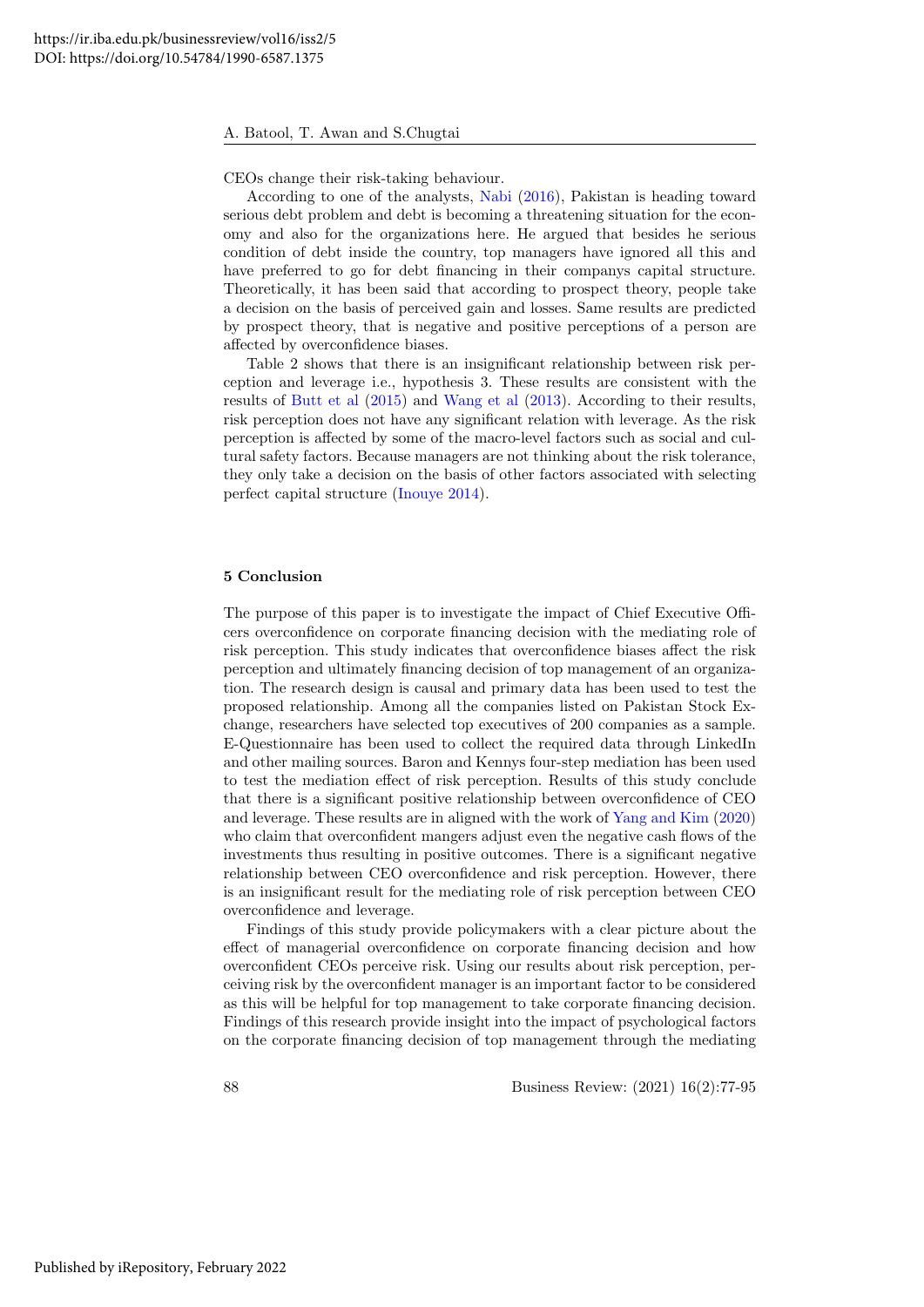role of risk perception in the Pakistani context.

This study has several shortcomings regarding the sample size, time, variables etc. This research is conducted with a small sample size due to lack of time and data is collected from CEOs by calling them and connecting through social media. To make these research findings more generalized, future research should be conducted with a larger sample size. Secondly, many of the other factors like past hazard experience of CEO or CEO compensation can also be used as in the model. Thirdly, future research may also be conducted by using the CEO personality traits that comprise of psychological factors other than those used in this research. Business risk is also one of the factors that are affected by managerial biasesmaking it a suitable variable for future research. There is still a lack of research on the decision making in the context of investing in the securities market or investing in debt. As most of the data has been collected from the private sector, it is quite difficult to collect information regarding the profitability and size of the firm. These variables may also be used as an independent variable for further research.

#### References

<span id="page-13-14"></span>Abor J (2007) Corporate governance and financing decisions of ghanaian listed firms

<span id="page-13-9"></span>Adams RB, Almeida H, Ferreira D (2005) Powerful ceos and their impact on corporate performance. The Review of Financial Studies 18(4):1403–1432

- <span id="page-13-13"></span>Allgood S, Walstad WB (2016) The effects of perceived and actual financial literacy on financial behaviors. Economic inquiry 54(1):675–697
- <span id="page-13-3"></span>Baron RM, Kenny DA (1986) The moderator–mediator variable distinction in social psychological research: Conceptual, strategic, and statistical considerations. Journal of personality and social psychology 51(6):1173
- <span id="page-13-10"></span>Barrett EM, Darker CD, Hussey J (2013) Promotion of physical activity in primary care: knowledge and practice of general practitioners and physiotherapists. Journal of Public Health 21(1):63–69
- <span id="page-13-0"></span>Barros LABdC, Di Miceli da Silveira A (2007) Overconfidence, managerial optimism and the determinants of capital structure. Available at SSRN 953273

<span id="page-13-6"></span>Bekaert G, Harvey CR (2002) Research in emerging markets finance: looking to the future. Emerging markets review 3(4):429–448

- <span id="page-13-7"></span>Ben-David I, Graham JR, Harvey CR (2013) Managerial miscalibration. The Quarterly journal of economics 128(4):1547–1584
- <span id="page-13-4"></span>Bernile G, Bhagwat V, Rau PR (2017) What doesn't kill you will only make you more riskloving: Early-life disasters and ceo behavior. The Journal of Finance 72(1):167–206
- <span id="page-13-2"></span>Boubaker A, Mezhoud M (2011) Impact of managerial ownership on operational performance of ipo firms: French context. International Journal of Management Science and Engineering Management 6(3):191–197
- <span id="page-13-1"></span>Brick IE, Palmon O, Wald JK (2006) Ceo compensation, director compensation, and firm performance: Evidence of cronyism? Journal of Corporate Finance 12(3):403–423
- <span id="page-13-8"></span>Bukalska E, et al (2020) Are companies managed by overconfident ceo financially constraint? investment–cash flow sensitivity approach. Equilibrium Quarterly Journal of Economics and Economic Policy 15(1):107–131
- <span id="page-13-12"></span>Butt M, Jamil N, Nawaz R (2015) The mediating role of risk perception among cognitive biases towards decision to start a new venture. International letters of social and humanistic sciences 54:88–95
- <span id="page-13-11"></span>Campbell TC, Gallmeyer M, Johnson SA, Rutherford J, Stanley BW (2011) Ceo optimism and forced turnover. Journal of Financial Economics 101(3):695–712
- <span id="page-13-5"></span>Chen S, Sun Z, Tang S, Wu D (2011) Government intervention and investment efficiency: Evidence from china. Journal of Corporate Finance 17(2):259–271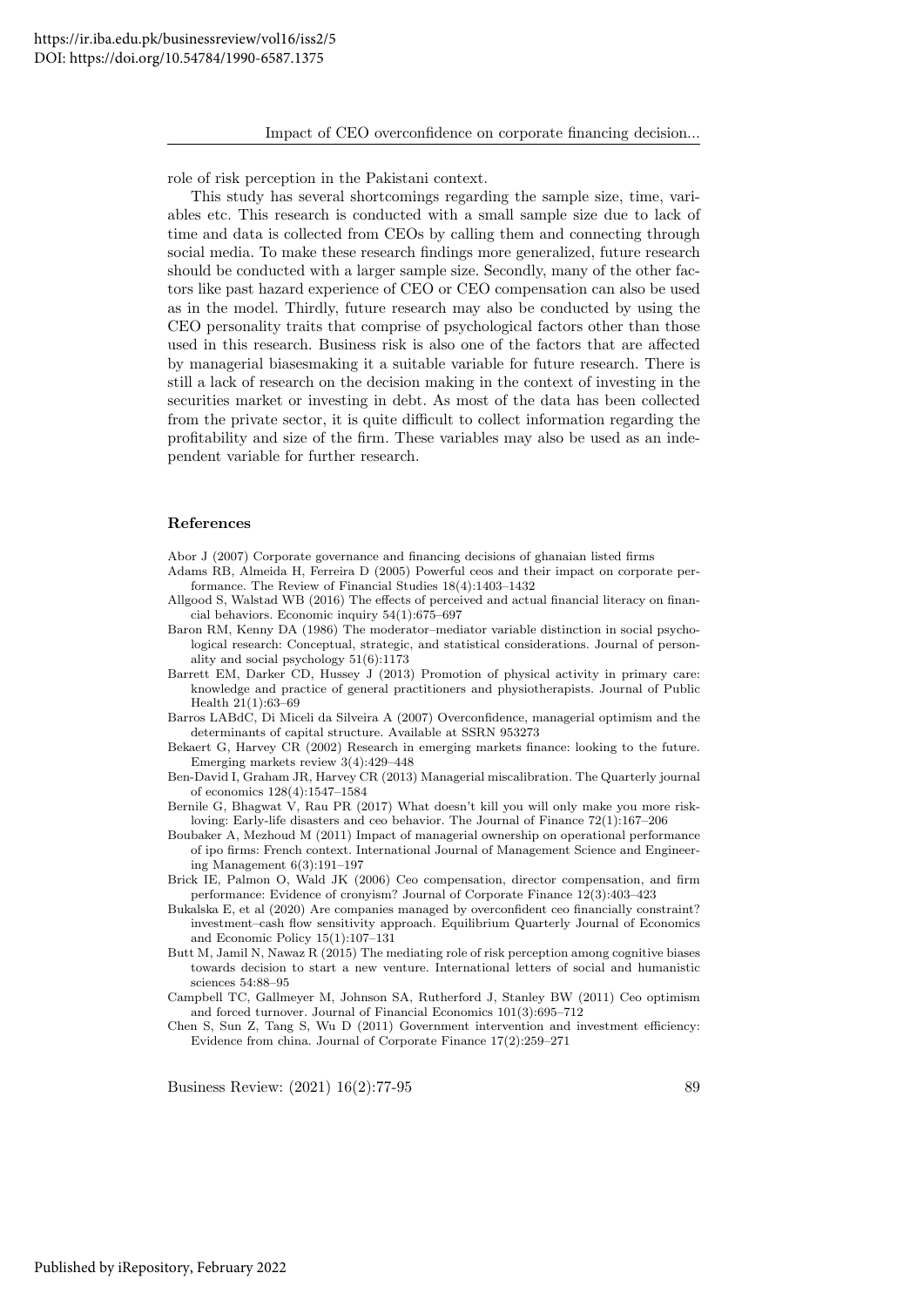- <span id="page-14-16"></span>Crossland C, Hambrick DC (2011) Differences in managerial discretion across countries: how nation-level institutions affect the degree to which ceos matter. Strategic Management Journal 32(8):797–819
- <span id="page-14-14"></span>Dinh Nguyen D, To TH, Nguyen DV, Phuong Do H (2021) Managerial overconfidence and dividend policy in vietnamese enterprises. Cogent Economics & Finance 9(1):1885,195
- <span id="page-14-24"></span>Eldomiaty TI (2007) Determinants of corporate capital structure: evidence from an emerging economy. International Journal of Commerce and Management
- <span id="page-14-4"></span>Epstein S (1994) Integration of the cognitive and the psychodynamic unconscious. American psychologist 49(8):709
- <span id="page-14-15"></span>Fairchild R (2009) Managerial overconfidence, moral hazard problems, and excessive life-cycle debt sensitivity. Investment Management and Financial Innovations (6, Iss. 3):35–42
- <span id="page-14-11"></span>Fischhoff B (1994) Acceptable risk: A conceptual proposal. Risk 5:1
- <span id="page-14-10"></span>Gigerenzer G, Hoffrage U, Kleinbölting H (1991) Probabilistic mental models: a brunswikian theory of confidence. Psychological review 98(4):506
- <span id="page-14-17"></span>Hackbarth D (2008) Managerial traits and capital structure decisions. Journal of financial and quantitative analysis 43(4):843–881
- <span id="page-14-18"></span>Hambrick DC, Cannella Jr AA (2004) Ceos who have coos: Contingency analysis of an unexplored structural form. Strategic Management Journal 25(10):959–979
- <span id="page-14-2"></span>Hambrick DC, Mason PA (1984) Upper echelons: The organization as a reflection of its top managers. Academy of management review 9(2):193–206
- <span id="page-14-19"></span>Hamid FS, Rangel GJ, Taib FM, Thurasamy R (2013) The relationship between risk propensity, risk perception and risk-taking behaviour in an emerging market. International Journal of Banking and Finance 10(1):134–146
- <span id="page-14-21"></span>Han S, Lai G, Ho C (2015) Ceo confidence or overconfidence? the impact of ceo overconfidence on risk taking and firm performance in the us property-liability insurance companies. In: The World Risk and Insurance Economics Congress, pp 1–55
- <span id="page-14-9"></span>Heaton JB (2005) Managerial optimism and corporate finance. In: Advances in Behavioral Finance, Volume II, Princeton University Press, pp 667–684
- <span id="page-14-1"></span>Hilary G, Hsu C (2011) Endogenous overconfidence in managerial forecasts. Journal of Accounting and Economics 51(3):300–313
- <span id="page-14-20"></span>Hirshleifer D, Low A, Teoh SH (2012) Are overconfident ceos better innovators? The journal of finance 67(4):1457–1498
- <span id="page-14-25"></span>Hussain I (2006) Pakistan's investment scenario and capital markets
- <span id="page-14-26"></span>Inouye J (2014) Risk perception: Theories, strategies, and next steps. Itasca, IL: Campbell Institute National Safety Council
- <span id="page-14-0"></span>Jensen MC, Meckling WH (1976) Theory of the firm: Managerial behavior, agency costs and ownership structure. Journal of financial economics 3(4):305–360
- <span id="page-14-3"></span>Kahneman D, Riepe MW (1998) Aspects of investor psychology. Journal of portfolio management 24(4):52–+
- <span id="page-14-6"></span>Kahneman D, Tversky A (2013) Prospect theory: An analysis of decision under risk. In: Handbook of the fundamentals of financial decision making: Part I, World Scientific, pp 99–127
- <span id="page-14-5"></span>Koralalage WBY (2016) Cfos views on corporate financing decisions: Evidence from emerging market of sri lanka. Qualitative Research in Financial Markets
- <span id="page-14-23"></span>Kramer MM (2016) Financial literacy, confidence and financial advice seeking. Journal of Economic Behavior & Organization 131:198–217
- <span id="page-14-22"></span>Kraus A, Litzenberger RH (1973) A state-preference model of optimal financial leverage. The journal of finance 28(4):911–922
- <span id="page-14-8"></span>Kruger J, Dunning D (1999) Unskilled and unaware of it: how difficulties in recognizing one's own incompetence lead to inflated self-assessments. Journal of personality and social psychology 77(6):1121
- <span id="page-14-7"></span>Liang T, Mo X (2016) Research on the relationship between managerial overconfidence and corporate r & d investment in the context of financing constraints. Open Journal of Business and Management 5(1):22–33
- <span id="page-14-13"></span>Lin Yh, Hu Sy, Chen Ms (2005) Managerial optimism and corporate investment: Some empirical evidence from taiwan. Pacific-Basin Finance Journal 13(5):523–546
- <span id="page-14-12"></span>Linghong X, Shancun L, Wanhua Q (2011) Impact of learning managers' over-confidence in serial m&a performancesdata from china's listed companies. Management Review p 07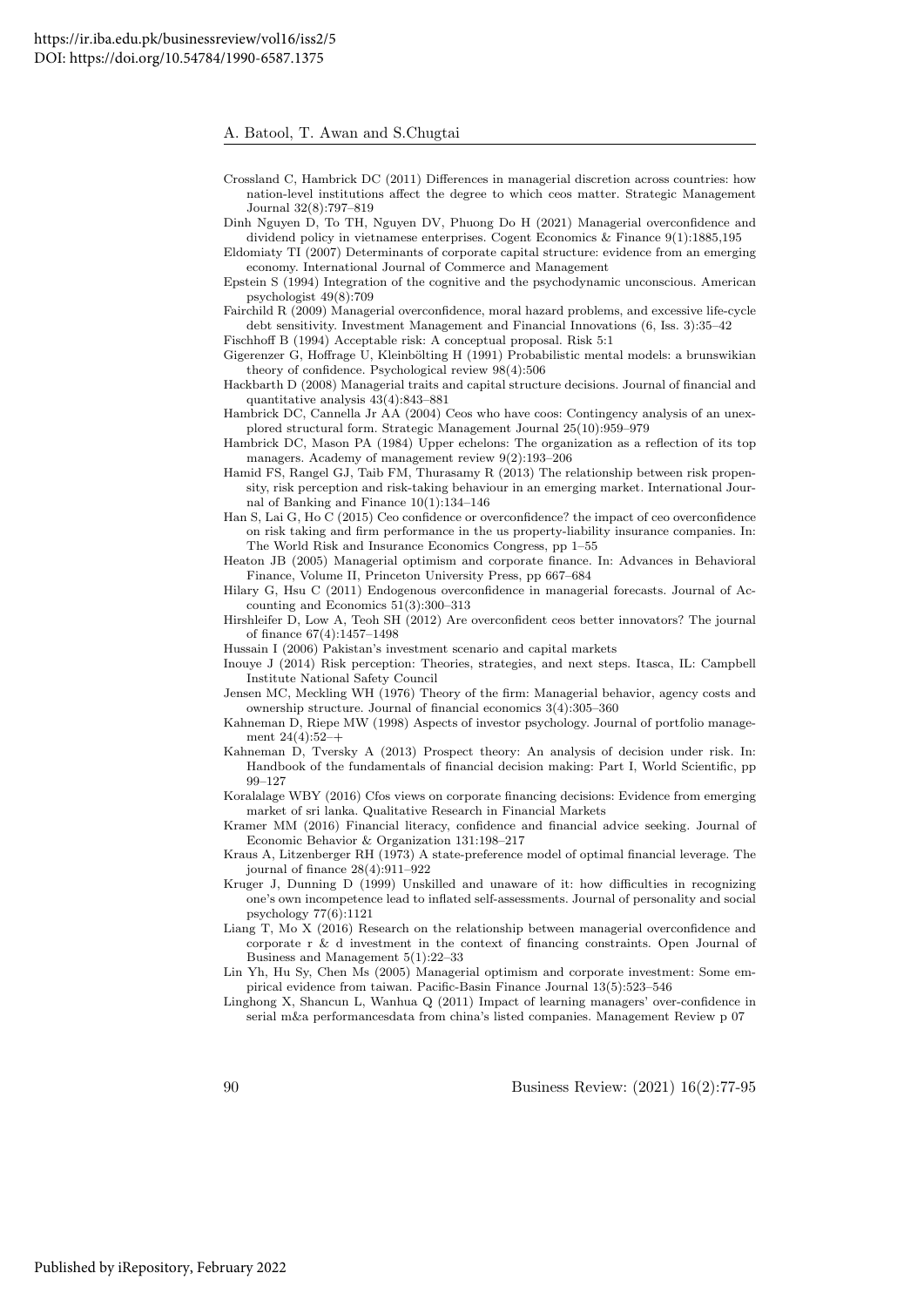Impact of CEO overconfidence on corporate financing decision...

- <span id="page-15-0"></span>Miller EM (1977) Risk, uncertainty, and divergence of opinion. The Journal of finance 32(4):1151–1168
- <span id="page-15-1"></span>Myers SC, Majluf NS (1984) Corporate financing and investment decisions when firms have information that investors do not have. Journal of financial economics 13(2):187–221
- <span id="page-15-20"></span>Nabi I (2016) Is pakistan heading towards a serious debt problem. Perspective, December pp 16–2016
- <span id="page-15-18"></span>Nunnally JC (1994) Psychometric theory 3E. Tata McGraw-hill education
- <span id="page-15-12"></span>Papadakis VM, Lioukas S, Chambers D (1998) Strategic decision-making processes: the role of management and context. Strategic management journal 19(2):115–147
- <span id="page-15-13"></span>Pedersen AF, Lasse H (2011) Betting against beta
- <span id="page-15-15"></span>Persson A, Dahlström N (2010) Capital structure decisions: A case study on high growth smes listed on ngm equity in sweden

<span id="page-15-14"></span>Rajan RG, Zingales L (1995) What do we know about capital structure? some evidence from international data. The journal of Finance 50(5):1421–1460

- <span id="page-15-10"></span>Riaz L, Hunjra AI (2015) Relationship between psychological factors and investment decision making: The mediating role of risk perception. Pakistan Journal of Commerce and Social Sciences 9(3):968–981
- <span id="page-15-7"></span>Rzeszutek M, Godin A, Szyszka A, Augier S (2021) Managerial overconfidence in capital structure decisions and its link to aggregate demand: An agent-based model perspective. PloS one 16(8):e0255,537
- <span id="page-15-17"></span>Sekaran U, Bougie R (2016) Research methods for business: A skill building approach. John Wiley & Sons
- <span id="page-15-8"></span>Shahid S, Samim BA, Badar M (2021) Influence of demographic and behavioral characteristics on financial decision making while assessing risk and return. Journal of Poverty and Investment
- <span id="page-15-9"></span>Sitkin SB, Pablo AL (1992) Reconceptualizing the determinants of risk behavior. Academy of management review  $17(1):9-38$
- <span id="page-15-3"></span><span id="page-15-2"></span>Ting IWK, Lean HH, Kweh QL, Azizan NA (2016) Managerial overconfidence, government intervention and corporate financing decision. International Journal of Managerial Finance Tomak S (2013) The impact of overconfidence on capital structure in turkey. International journal of economics and financial issues 3(2):512
- <span id="page-15-6"></span>Ullah I, Awais M, Jebran K, Abidy M (2017) Overconfidence behavior and managerial decisions: Evidence from pakistan. Research Journal of Finance and Accounting 8:28–35
- <span id="page-15-19"></span>Wang CY, Chen YF, Yu CW (2013) Managerial optimism and post-financing stock performance in taiwan: A comparison of debt and equity financing. Economics Letters 119(3):332–335

<span id="page-15-4"></span>Wei J, Min X, Jiaxing Y (2011) Managerial overconfidence and debt maturity structure of firms: Analysis based on china's listed companies. China Finance Review International

- <span id="page-15-5"></span>Weinstein ND (1980) Unrealistic optimism about future life events. Journal of personality and social psychology 39(5):806
- <span id="page-15-11"></span>Wen F, He Z, Chen X (2014) Investors risk preference characteristics and conditional skewness. Mathematical Problems in Engineering 2014
- <span id="page-15-16"></span>Wood R, Zaichkowsky JL (2004) Attitudes and trading behavior of stock market investors: A segmentation approach. The Journal of Behavioral Finance 5(3):170–179
- <span id="page-15-21"></span>Yang D, Kim H (2020) Managerial overconfidence and manipulation of operating cash flow: Evidence from korea. Finance Research Letters 32:101,343

#### 6 Appendix

#### Questionnaire

Faculty of Management Sciences amnaabid5@gmail.com

Dear Respondent:

Thank you for agreeing to participate in this research survey. I am a student of Faculty of Management Sciences Islamic International University Islamabad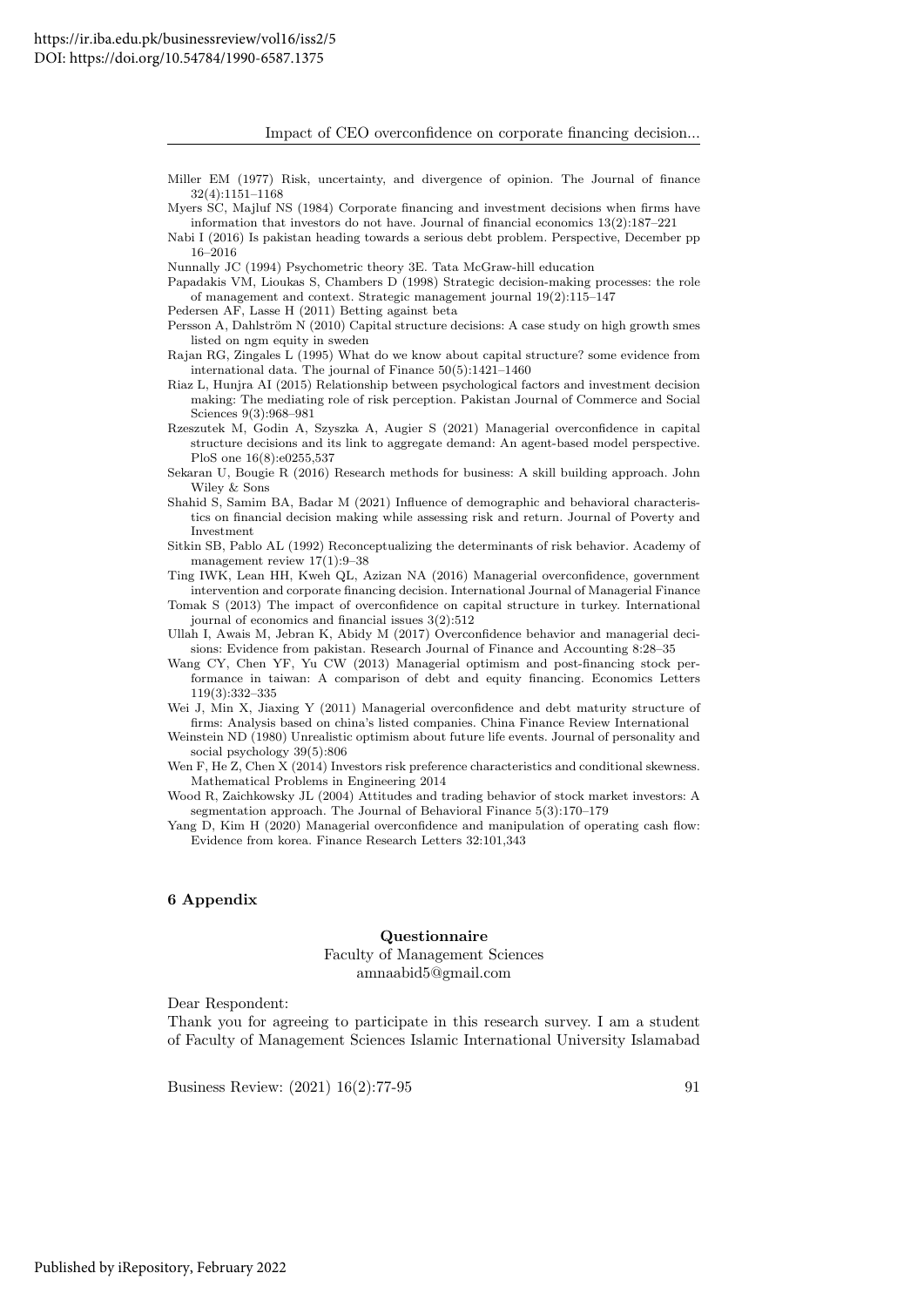conducting research on Impact of top executives overconfidence on corporate Financing decision: In reference to mediating role of risk preference and moderating role of government intervention in Pakistani companies. The data will only be accessed by the researcher and all personal data will be kept strictly confidential. Please be as honest and accurate as you can throughout. SD= Strongly Disagree, D=Disagree, N= Neutral, A=Agree, SA=Strongly

Agree

| <b>Table 3:</b> Add caption                                                                                                                                                                                                                                                                                                                                                                                                                                                                                                                                                                                                                                                                           |           |   |   |              |           |  |
|-------------------------------------------------------------------------------------------------------------------------------------------------------------------------------------------------------------------------------------------------------------------------------------------------------------------------------------------------------------------------------------------------------------------------------------------------------------------------------------------------------------------------------------------------------------------------------------------------------------------------------------------------------------------------------------------------------|-----------|---|---|--------------|-----------|--|
| Overconfidence                                                                                                                                                                                                                                                                                                                                                                                                                                                                                                                                                                                                                                                                                        |           |   |   |              |           |  |
| Wood and Zaichkowsky (2004)                                                                                                                                                                                                                                                                                                                                                                                                                                                                                                                                                                                                                                                                           | <b>SD</b> | D | N | $\mathbf{A}$ | <b>SA</b> |  |
| I am an experienced investor<br>I feel that on average my invest-<br>ments<br>perform better than the stock<br>market.<br>When I purchase a winning in-<br>vestment, I feel that my actions<br>and knowledge affected the re-<br>sult.<br>I expect my investments to per-<br>form better than the stock mar-<br>ket.<br>I feel more confident in my own<br>investment opinions<br>over opinions of financial ana-<br>lysts and advisors.<br>I feel more confident in my own<br>investment opinions over opin-<br>ions of friends and colleagues<br>I am likely to purchase invest-<br>ments that have<br>been recommended by friends<br>or colleagues<br>Kramer (2016); Allgood and<br>Walstad (2016) |           |   |   |              |           |  |

How knowledgeable do you consider yourself with respect to nancial matters?

- 1. Not knowlegable
- 2. Quite knowledgeable
- 3. No idea
- 4. Knowledgeable
- 5. Very knowledgeable

Financial knowledge varies from person to person. How would you assess your own nancial knowledge?

- 1. Very low
- 2. Low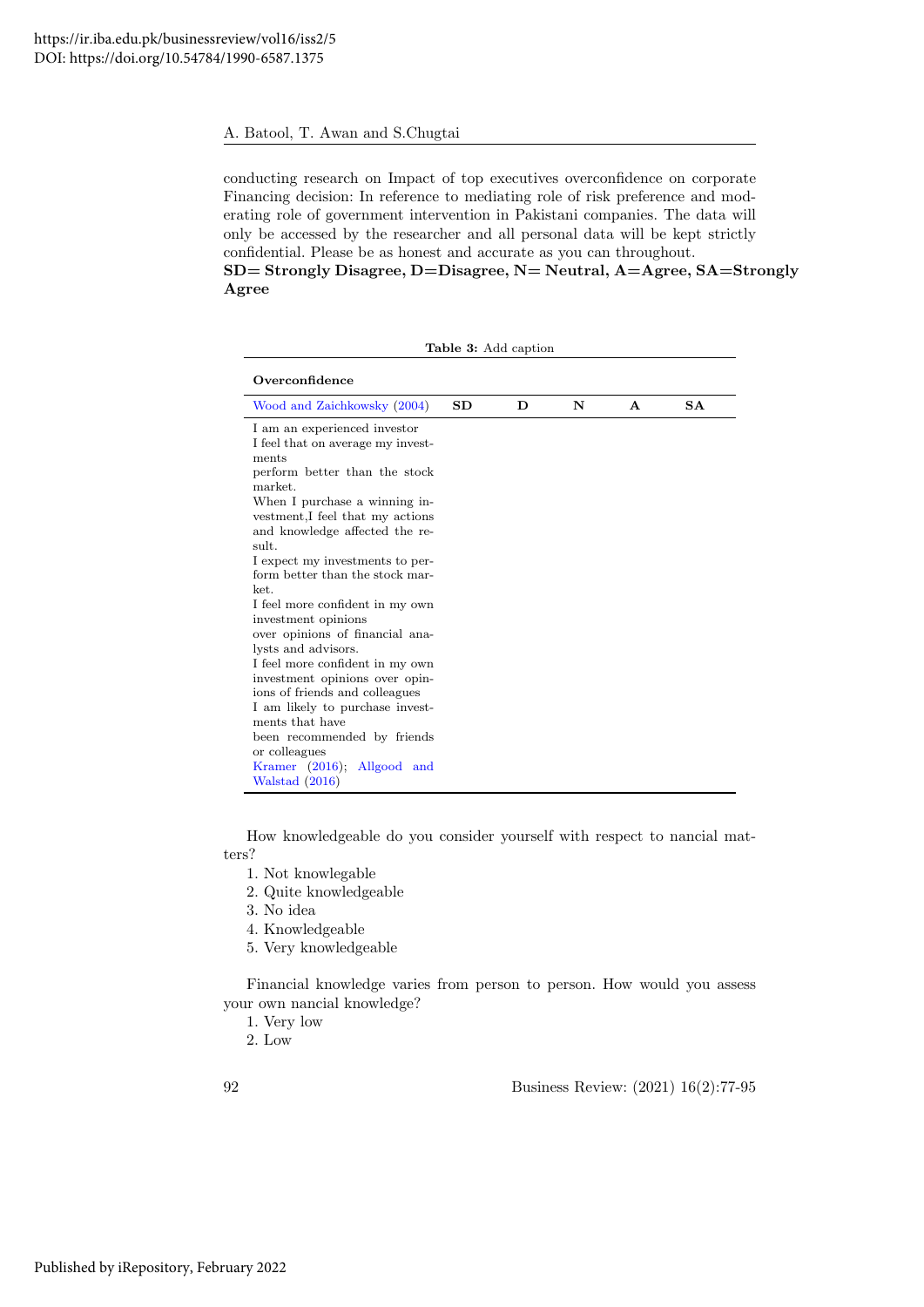| Impact of CEO overconfidence on corporate financing decision |  |  |
|--------------------------------------------------------------|--|--|
|                                                              |  |  |
|                                                              |  |  |
|                                                              |  |  |

3. Neutral

4. High

5. Very High

|                                                                                                                                                                                                                                                                                                                                                                                                                                                                                                             |    | <b>Table 4:</b> Add caption |   |              |           |
|-------------------------------------------------------------------------------------------------------------------------------------------------------------------------------------------------------------------------------------------------------------------------------------------------------------------------------------------------------------------------------------------------------------------------------------------------------------------------------------------------------------|----|-----------------------------|---|--------------|-----------|
| <b>Risk Preference</b>                                                                                                                                                                                                                                                                                                                                                                                                                                                                                      |    |                             |   |              |           |
| Kramer $(2016)$                                                                                                                                                                                                                                                                                                                                                                                                                                                                                             | SD | D                           | N | $\mathbf{A}$ | <b>SA</b> |
| I think it is more im-<br>portant to have safe in-<br>vestments and guaran-<br>teed returns<br>than to take a risk to<br>have a chance to get<br>the highest possible re-<br>turns.                                                                                                                                                                                                                                                                                                                         |    |                             |   |              |           |
| I would never consider<br>investments in<br>shares because I nd this<br>too risky.<br>If I think an investment<br>will be protable,<br>I am prepared to bor-<br>row money to make this<br>investment.<br>I want to be certain<br>that my investments are<br>safe.<br>I get more and more<br>convinced that I should<br>greater nancial<br>$_{\rm take}$<br>risks to improve<br>my<br>nancial position.<br>I am prepared to take<br>the risk to lose money,<br>when there is also a<br>chance to gain money. |    |                             |   |              |           |

Over the last three years, how would you consider your firms growth compared to other companies in your industry?

- 1.Way below average
- 2. Below average
- 3.Average
- 4. Above average
- 5. Way above average

Following questions refer to companys capital structure. Capital structure refers to the mix of debt and equity in a company. How actively does your company decide upon the mix of debt and equity when

financing overall investments?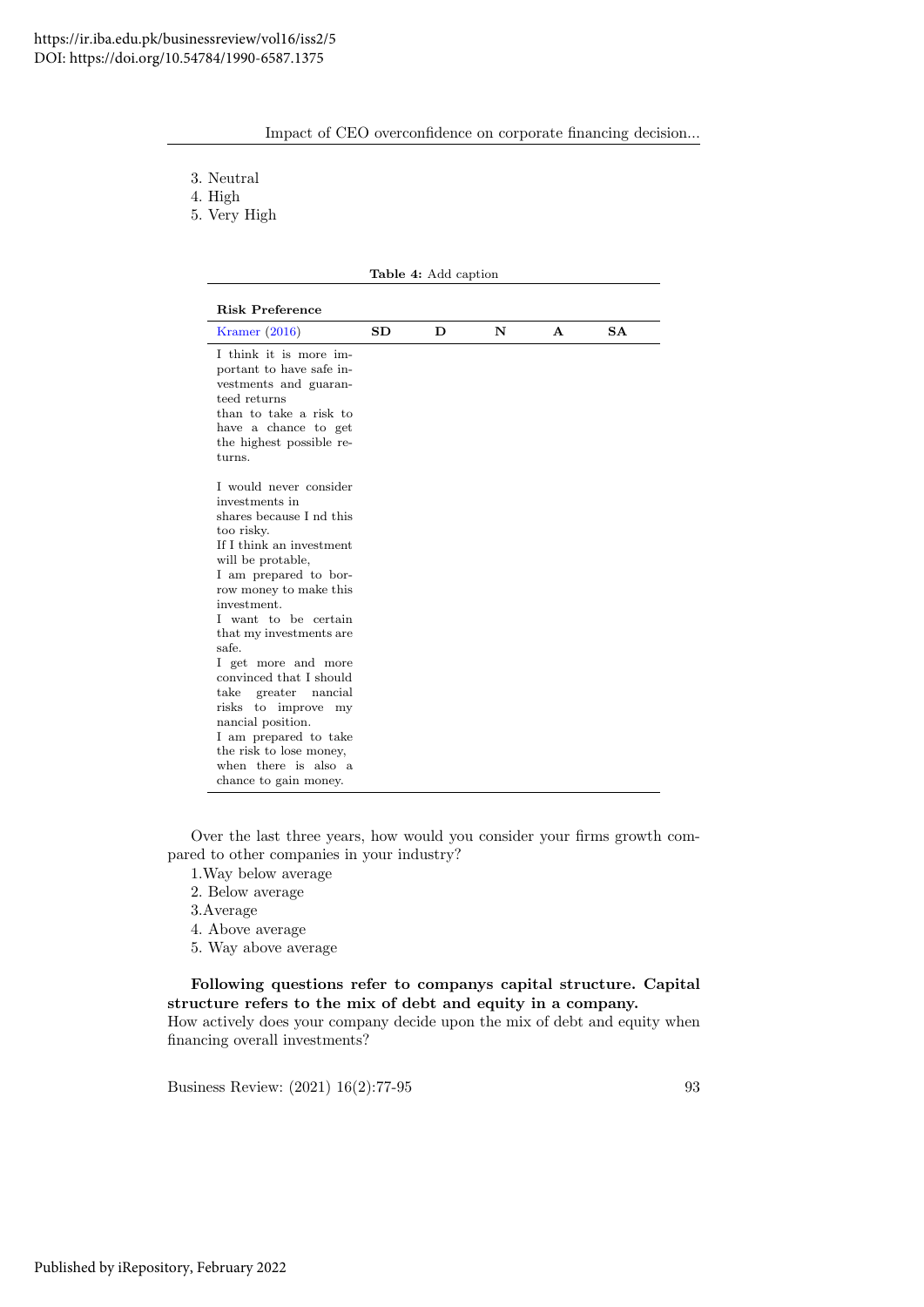1. Not active at all

2. Not active, external part such as bank does it for our company

3. Active to a certain degree, external part such as bank cooperates with our representative

4. Active, external part gives advices on our companys own decisions

5. Active to a great degree, we manage our capital structure on our own

### Following questions should be ranked according to your preference where numbers 1 to 5 represent increasing levels of involvement in maintaining an optimal level of debt.

To what extent does your company maintain an optimum debt level? 1. We avoid the use of debt

2. We are indifferent to maintaining a particular level of debt

3.We do actively maintain an optimum debt level

With regard to capital structure decisions, how important is financial flexibility?

1. Not important at all 2.Important 3.Very important

With regards to capital structure decisions, how important is the tax advantage of debt interest deductibility?

1. Not important at all

2.Important

3.Very important

With regards to capital structure decisions, how important is ownership control?

1. Not important at all

2.Important

3.Very important

Given equal access to external debt and external equity when financing overall investments in your company external debt is preferred over external equity.

1. Strongly disagree, equity is preferred over debt

2. Disagree

3. Debt and equity are equally preferred

4. Agree

5. Strongly agree, debt is preferred over equity

If available, when financing overall investments internally generated funds are preferred over external funds.

1. Strongly disagree, equity is preferred over debt

2. Disagree

3. 3. Internally and externally generated funds are equally preferred